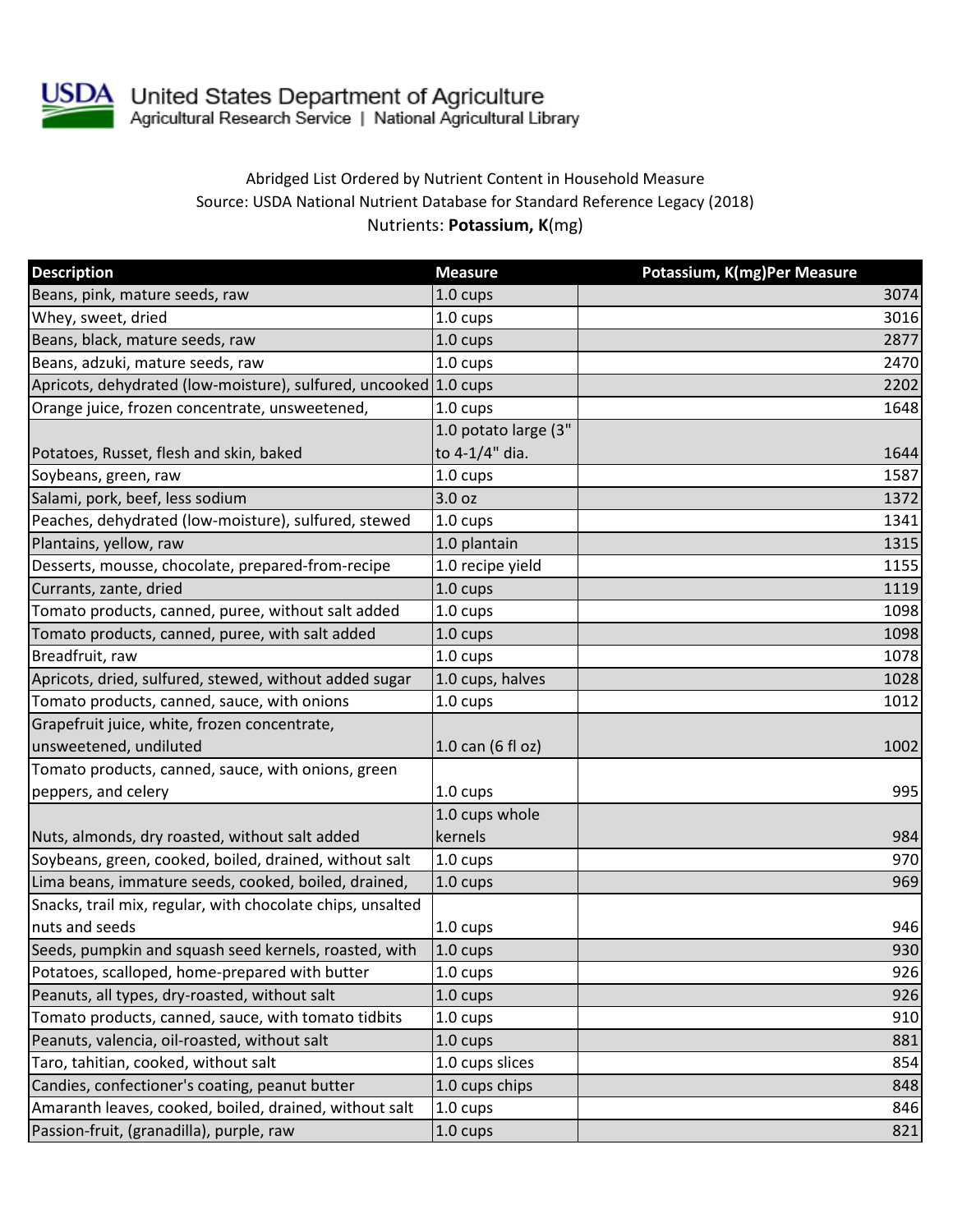|                                                             | 1.0 cups (1/2"     |     |
|-------------------------------------------------------------|--------------------|-----|
| Bamboo shoots, raw                                          | slices)            | 805 |
| Beans, black turtle, mature seeds, cooked, boiled,          | 1.0 cups           | 801 |
| Fish, yellowtail, mixed species, cooked, dry heat           | 0.5 fillet         | 785 |
| Nuts, hazelnuts or filberts                                 | 1.0 cups, chopped  | 782 |
| Beans, baked, canned, with pork                             | 1.0 cups           | 782 |
| Lima beans, immature seeds, frozen, fordhook,               | 1.0 cups           | 765 |
| Nuts, chestnuts, european, raw, unpeeled                    | $1.0 \text{ cups}$ | 751 |
| Beverages, Whey protein powder isolate                      | 3.0 scoop          | 750 |
| Lima beans, immature seeds, frozen, baby, unprepared        | 1.0 cups           | 741 |
| Lima beans, immature seeds, frozen, baby, cooked,           |                    |     |
| boiled, drained, without salt                               | 1.0 cups           | 740 |
| Beans, black turtle, mature seeds, canned                   | 1.0 cups           | 739 |
| Squash, winter, hubbard, baked, with salt                   | 1.0 cups, cubes    | 734 |
| Mountain yam, hawaii, cooked, steamed, without salt         | 1.0 cups, cubes    | 718 |
|                                                             |                    |     |
| Cardoon, raw                                                | 1.0 cups, shredded | 712 |
|                                                             | 0.33 package (10   |     |
| Beans, pinto, immature seeds, frozen, unprepared            | oz)                | 711 |
| Cowpeas (blackeyes), immature seeds, cooked, boiled,        |                    |     |
| drained, without salt                                       | 1.0 cups           | 690 |
| Plantains, yellow, baked                                    | 1.0 cups           | 663 |
| Potatoes, mashed, dehydrated, flakes without milk, dry      | $1.0 \text{ cups}$ | 659 |
| Seeds, sunflower seed kernels, toasted, without salt        | 1.0 cups           | 658 |
| Pears, dried, sulfured, stewed, without added sugar         | 1.0 cups, halves   | 658 |
| Cereals ready-to-eat, granola, homemade                     | 1.0 cups           | 658 |
| Seeds, sunflower seed kernels, oil roasted, without salt    | $1.0 \text{ cups}$ | 652 |
| Squash, winter, acorn, cooked, boiled, mashed, without      | 1.0 cups, mashed   | 644 |
| Squash, winter, acorn, cooked, boiled, mashed, with salt    | 1.0 cups, mashed   | 644 |
| Soup, black bean, canned, condensed                         | 1.0 cups (8 fl oz) | 642 |
| Cowpeas (blackeyes), immature seeds, frozen, cooked,        |                    |     |
| boiled, drained, without salt                               | 1.0 cups           | 638 |
| Cabbage, chinese (pak-choi), cooked, boiled, drained,       |                    |     |
| with salt                                                   | 1.0 cups, shredded | 631 |
| Cabbage, chinese (pak-choi), cooked, boiled, drained,       |                    |     |
| without salt                                                | 1.0 cups, shredded | 631 |
| Cowpeas (blackeyes), immature seeds, raw                    | 1.0 cups           | 625 |
| Squash, summer, zucchini, italian style, canned             | 1.0 cups           | 622 |
| Pork, fresh, enhanced, loin, tenderloin, separable lean     | 4.0 oz             | 596 |
| Pork, fresh, loin, tenderloin, separable lean and fat, with |                    |     |
| added solution, raw                                         | 4.0 oz             | 586 |
| Squash, winter, butternut, cooked, baked, without salt      | 1.0 cups, cubes    | 582 |
| Beverages, UNILEVER, SLIMFAST, meal replacement,            |                    |     |
| regular, ready-to-drink, 3-2-1 Plan                         | 1.0 bottle         | 569 |
| Edamame, frozen, unprepared                                 | 1.0 cups           | 569 |
| Kiwifruit, green, raw                                       | 1.0 cups, sliced   | 562 |
| Purslane, cooked, boiled, drained, without salt             | 1.0 cups           | 561 |
| Fish, bluefish, cooked, dry heat                            | 1.0 fillet         | 558 |
| Fish, bluefish, raw                                         | 1.0 fillet         | 558 |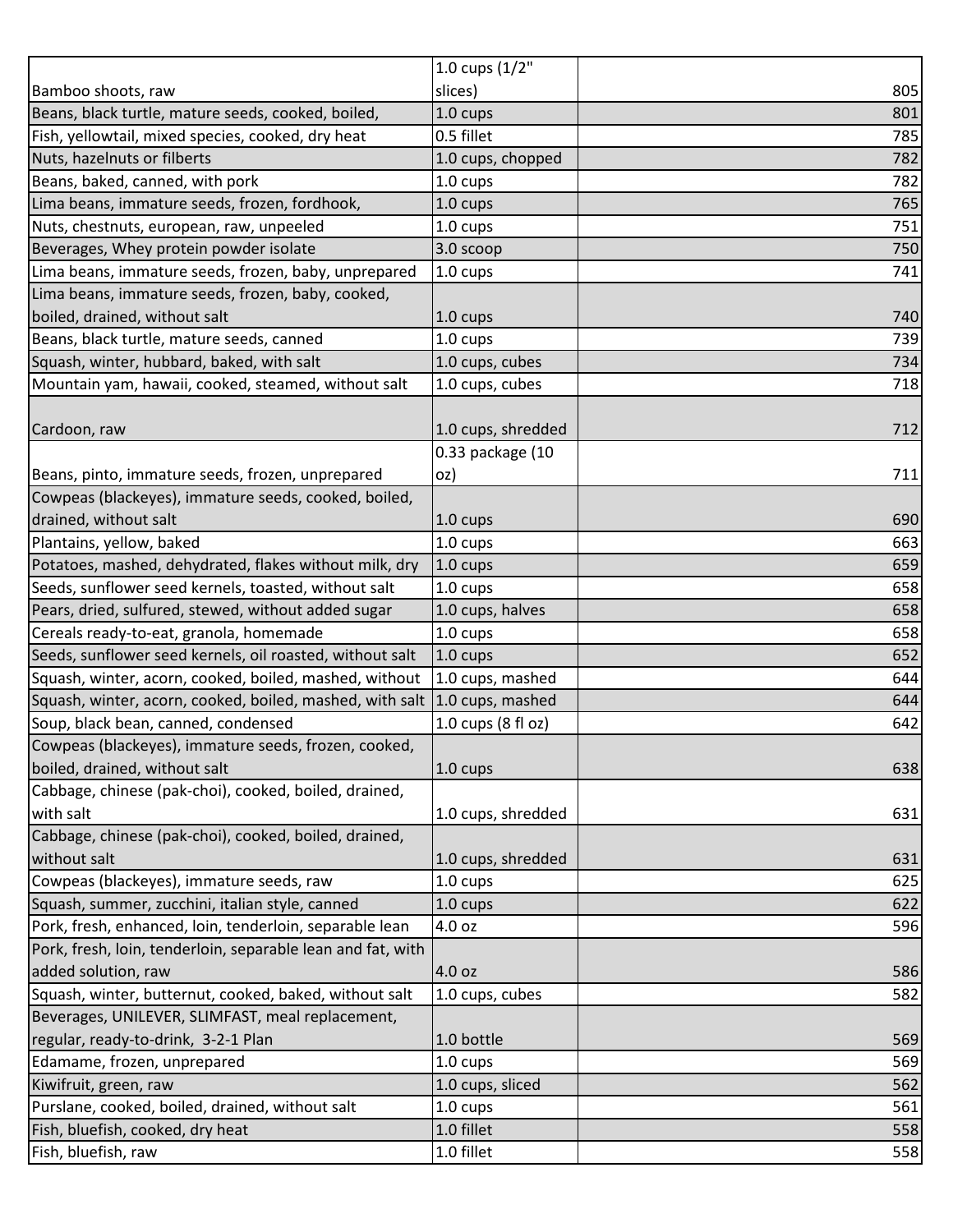| Garlic, raw                                                | 1.0 cups             | 545 |
|------------------------------------------------------------|----------------------|-----|
|                                                            | 1.0 medium (2" dia,  |     |
| Sweet potato, cooked, baked in skin, flesh, with salt      | 5" long, raw)        | 542 |
| Milk, dry, nonfat, regular, without added vitamin A and    | $0.25$ cups          | 538 |
| Spinach, canned, regular pack, solids and liquids          | 1.0 cups             | 538 |
| Pomegranate juice, bottled                                 | 1.0 cups             | 533 |
| Mushrooms, portabella, grilled                             | 1.0 cups sliced      | 529 |
| Tomatoes, red, ripe, canned, stewed                        | 1.0 cups             | 528 |
| Tomato juice, canned, without salt added                   | 1.0 cups             | 527 |
| Tomato juice, canned, with salt added                      | 1.0 cups             | 527 |
|                                                            |                      |     |
| Cheese substitute, mozzarella                              | 1.0 cups, shredded   | 514 |
| Nuts, butternuts, dried                                    | 1.0 cups             | 505 |
| Squash, winter, hubbard, cooked, boiled, mashed, with      | 1.0 cups, mashed     | 505 |
| Squash, winter, hubbard, cooked, boiled, mashed,           | 1.0 cups, mashed     | 505 |
| Pork, fresh, leg (ham), whole, separable lean only,        | 1.0 cups, diced      | 504 |
| Pork, cured, ham with natural juices, spiral slice,        |                      |     |
| boneless, separable lean and fat, heated, roasted          | 1.0 slice            | 500 |
| Squash, summer, crookneck and straightneck, frozen,        |                      |     |
| cooked, boiled, drained, without salt                      | 1.0 cups slices      | 486 |
| Mollusks, mussel, blue, raw                                | 1.0 cups             | 480 |
| Jute, potherb, cooked, boiled, drained, without salt       | 1.0 cups             | 478 |
| Milk, buttermilk, dried                                    | $0.25$ cups          | 478 |
| Corn grain, white                                          | 1.0 cups             | 476 |
| Fish, lingcod, cooked, dry heat                            | 3.0 oz               | 476 |
| Squash, summer, zucchini, includes skin, cooked, boiled,   |                      |     |
| drained, without salt                                      | 1.0 cups, sliced     | 475 |
| Vegetable juice cocktail, canned                           | 1.0 cups             | 468 |
| Fish, salmon, chum, cooked, dry heat                       | 3.0 oz               | 468 |
| Fish, burbot, cooked, dry heat                             | 1.0 fillet           | 466 |
| Snacks, potato chips, fat free, salted                     | 1.0 <sub>oz</sub>    | 462 |
| Drumstick pods, raw                                        | 1.0 cups slices      | 461 |
| Tomatoes, red, ripe, canned, packed in tomato juice        | 1.0 cups             | 458 |
| Barley flour or meal                                       | 1.0 cups             | 457 |
| Peas, mature seeds, sprouted, raw                          | $1.0 \text{ cups}$   | 457 |
| Rice flour, brown                                          | 1.0 cups             | 457 |
| Fish, mahimahi, cooked, dry heat                           | 3.0 oz               | 453 |
|                                                            |                      |     |
| Burdock root, cooked, boiled, drained, without salt        | 1.0 cups (1" pieces) | 450 |
| Fish, cod, Atlantic, canned, solids and liquid             | 3.0 oz               | 449 |
| Milk, reduced fat, fluid, 2% milkfat, protein fortified,   |                      |     |
| with added vitamin A and vitamin D                         | $1.0 \text{ cups}$   | 448 |
| Milk, nonfat, fluid, protein fortified, with added vitamin |                      |     |
| A and vitamin D (fat free and skim)                        | 1.0 cups             | 448 |
| Pork, fresh, shoulder, whole, separable lean and fat,      |                      |     |
| cooked, roasted                                            | 1.0 cups, diced      | 444 |
| Fish, tuna, skipjack, fresh, cooked, dry heat              | 3.0 oz               | 444 |
| Orange juice, chilled, includes from concentrate, with     |                      |     |
| added calcium and vitamin D                                | 1.0 cups             | 443 |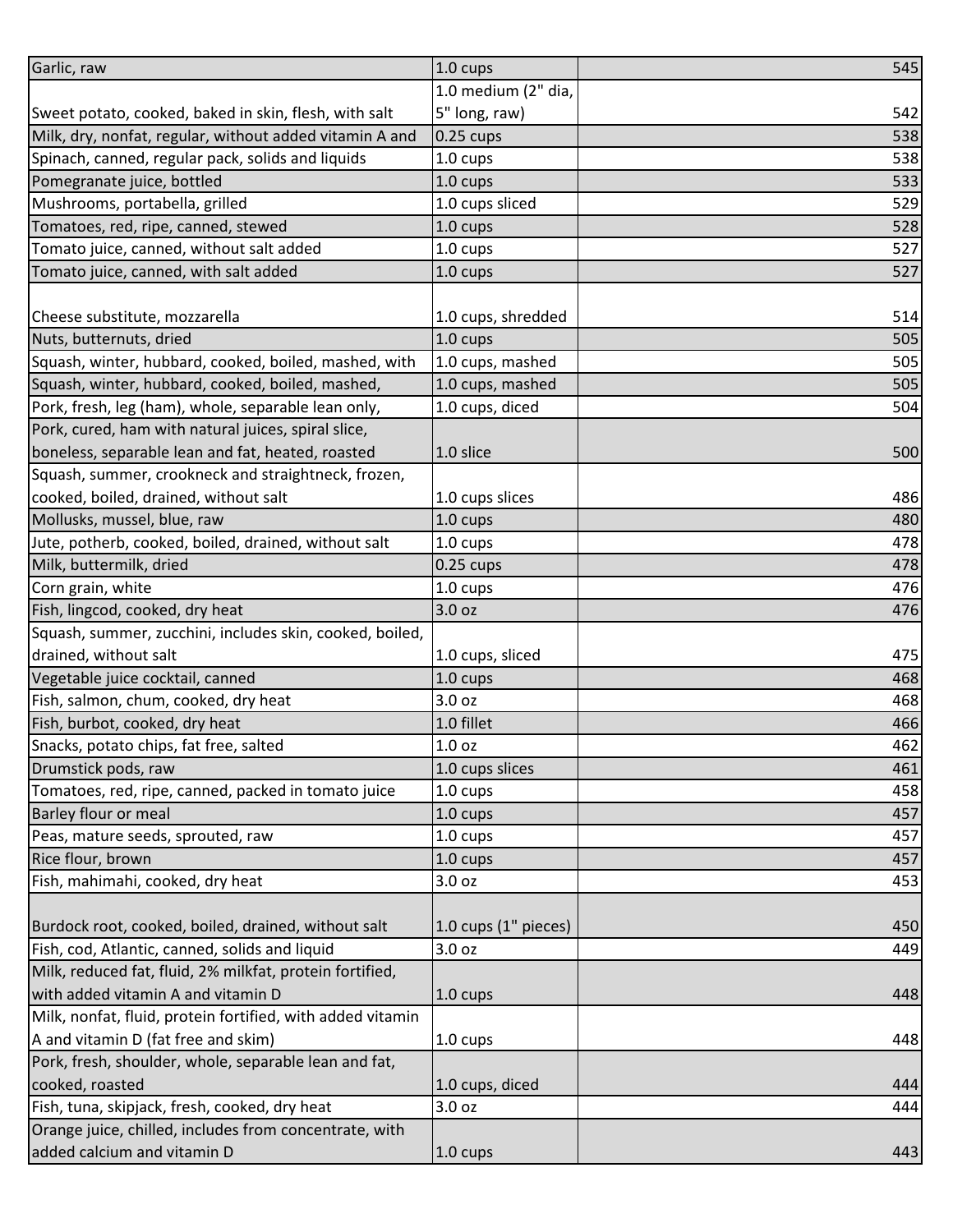| Orange juice, chilled, includes from concentrate, with      | 1.0 cups             | 443 |
|-------------------------------------------------------------|----------------------|-----|
| Milk, lowfat, fluid, 1% milkfat, protein fortified, with    |                      |     |
| added vitamin A and vitamin D                               | 1.0 cups             | 443 |
| Beets, raw                                                  | 1.0 cups             | 442 |
| Pork, fresh, shoulder, (Boston butt), blade (steaks),       |                      |     |
| separable lean and fat, with added solution, raw            | 4.0 oz               | 442 |
| Beef, ribeye petite roast/filet, boneless, separable lean   |                      |     |
| only, trimmed to 0" fat, select, raw                        | 4.0 oz               | 440 |
| Peas and carrots, frozen, cooked, boiled, drained,          | 1.0 package (10 oz)  |     |
| without salt                                                | yields               | 439 |
| Seeds, lotus seeds, dried                                   | 1.0 cups             | 438 |
| Soup, beef and vegetables, canned, ready-to-serve           | 1.0 cups             | 435 |
| Celery, cooked, boiled, drained, without salt               | 1.0 cups, diced      | 426 |
| Fish, swordfish, cooked, dry heat                           | 3.0 oz               | 424 |
| Pork, fresh, loin, blade (chops or roasts), boneless,       |                      |     |
| separable lean only, raw                                    | 4.0 oz               | 424 |
| Milk, chocolate, fluid, commercial, reduced fat, with       |                      |     |
| added vitamin A and vitamin D                               | 1.0 cups             | 422 |
| Grapefruit, sections, canned, juice pack, solids and        | 1.0 cups             | 421 |
| Pork, fresh, loin, blade (chops or roasts), boneless,       |                      |     |
| separable lean and fat only, raw                            | 4.0 oz               | 420 |
| Beverages, Protein powder soy based                         | 1.0 scoop            | 420 |
| Eggnog                                                      | 1.0 cups             | 419 |
| Milk, chocolate, fluid, commercial, whole, with added       |                      |     |
| vitamin A and vitamin D                                     | 1.0 cups             | 418 |
| Asparagus, canned, drained solids                           | 1.0 cups             | 416 |
| Fish, grouper, mixed species, raw                           | 3.0 <sub>oz</sub>    | 411 |
| Carrots, raw                                                | 1.0 cups chopped     | 410 |
| Beef, top loin petite roast/filet, boneless, separable lean |                      |     |
| and fat, trimmed to 1/8" fat, all grades, raw               | 4.0 oz               | 407 |
| Grapefruit juice, white, canned, sweetened                  | 1.0 cups             | 405 |
| Fish, grouper, mixed species, cooked, dry heat              | 3.0 oz               | 404 |
| Beef, ribeye cap steak, boneless, separable lean only,      |                      |     |
| trimmed to 0" fat, choice, raw                              | 4.0 oz               | 403 |
|                                                             |                      |     |
| Yogurt, plain, low fat                                      | 1.0 container (6 oz) | 398 |
| Pasta, whole-wheat, dry (Includes foods for USDA's Food     |                      |     |
| Distribution Program)                                       | 1.0 cups spaghetti   | 395 |
| Beef, brisket, flat half, boneless, separable lean and fat, |                      |     |
| trimmed to 0" fat, choice, raw                              | 4.0 oz               | 394 |
| Sorghum flour, whole-grain                                  | 1.0 cups             | 392 |
| Beets, canned, regular pack, solids and liquids             | 1.0 cups             | 391 |
| Corn, sweet, yellow, canned, vacuum pack, regular pack      | 1.0 cups             | 391 |
| Carissa, (natal-plum), raw                                  | 1.0 cups slices      | 390 |
| Fish, salmon, coho, wild, cooked, moist heat                | 3.0 oz               | 387 |
| Oat flour, partially debranned                              | 1.0 cups             | 386 |
|                                                             | 1.0 steak (yield     |     |
| Game meat, deer, top round, separable lean only, 1"         | from 134.9 g raw     |     |
| steak, cooked, broiled                                      | meat)                | 385 |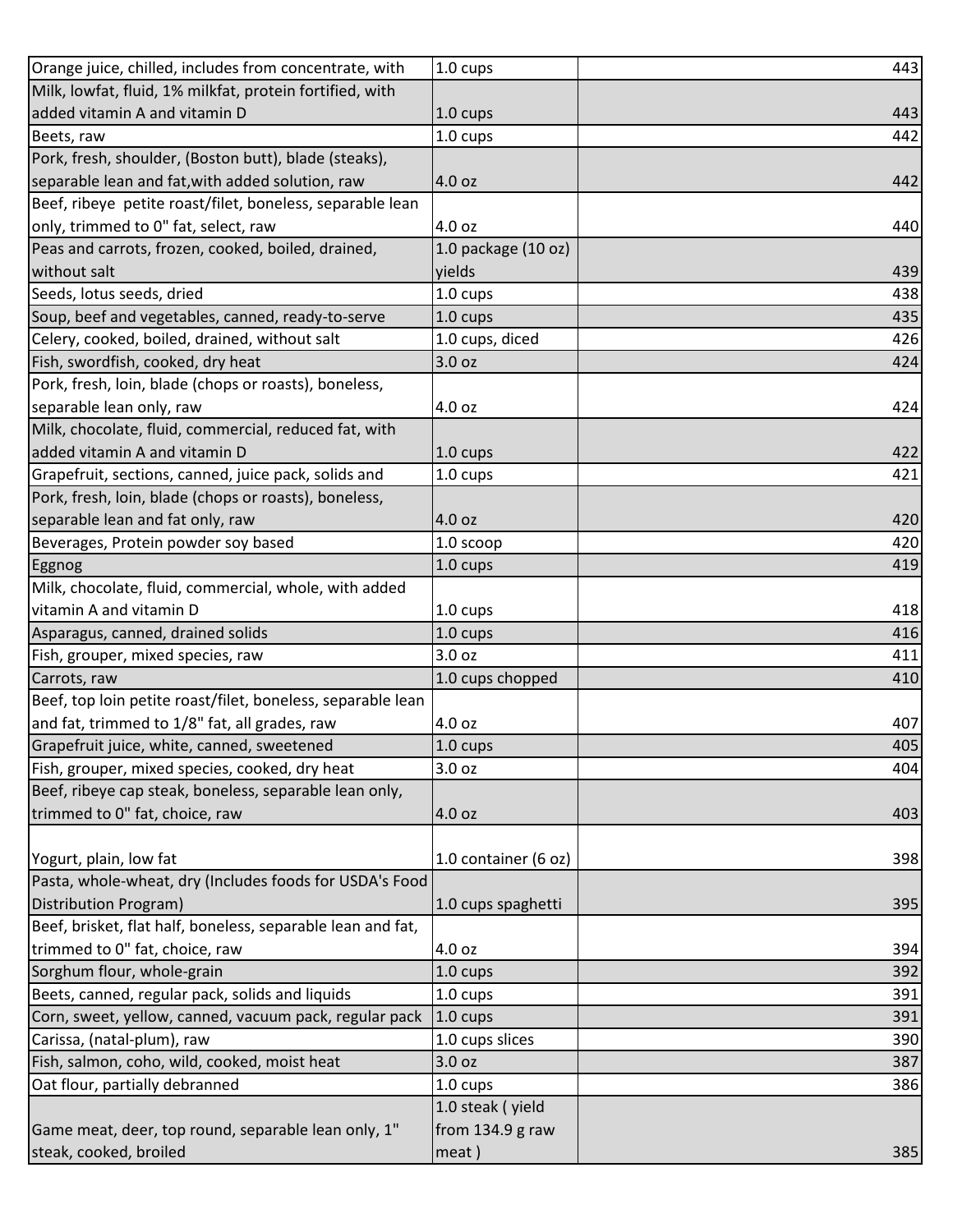| Corn, sweet, yellow, frozen, kernels cut off cob, boiled,         |                        |     |
|-------------------------------------------------------------------|------------------------|-----|
| drained, without salt                                             | 1.0 cups               | 384 |
| Potatoes, roasted, salt added in processing, frozen,              | 3.0 oz                 | 382 |
| Beef, shank crosscuts, separable lean only, trimmed to            |                        |     |
| 1/4" fat, choice, cooked, simmered                                | 3.0 <sub>oz</sub>      | 380 |
| Fish, mackerel, spanish, raw                                      | 3.0 oz                 | 379 |
| Sweet potato, canned, syrup pack, drained solids                  | 1.0 cups               | 378 |
| Beef, chuck eye roast, boneless, America's Beef Roast,            |                        |     |
| separable lean and fat, trimmed to 0" fat, all grades, raw 4.0 oz |                        | 375 |
| Pork, fresh, loin, blade (roasts), boneless, separable lean       |                        |     |
| and fat, cooked, roasted                                          | 3.0 oz                 | 373 |
| Fish, seatrout, mixed species, cooked, dry heat                   | 3.0 oz                 | 371 |
| Beef, flank, steak, separable lean and fat, trimmed to 0"         |                        |     |
| fat, all grades, raw                                              | 4.0 oz                 | 371 |
| Beef, round, top round, steak, separable lean and fat,            |                        |     |
| trimmed to 1/8" fat, prime, cooked, broiled                       | 3.0 oz                 | 371 |
| Milk, producer, fluid, 3.7% milkfat                               | 1.0 cups               | 368 |
| Beef, round, top round steak, boneless, separable lean            |                        |     |
| and fat, trimmed to 0" fat, all grades, cooked, grilled           | 3.0 oz                 | 368 |
| Turnip greens, frozen, cooked, boiled, drained, without           | 1.0 cups               | 367 |
|                                                                   |                        |     |
| Yogurt, fruit, low fat, 11g protein/8 oz                          | 1.0 container (6 oz)   | 367 |
| Pork, fresh, loin, blade (chops), boneless, separable lean        |                        |     |
| only, boneless, cooked, broiled                                   | 3.0 oz                 | 366 |
|                                                                   | 1.0 cups, chopped      |     |
| Turkey, all classes, back, meat and skin, cooked, roasted         | or diced               | 364 |
|                                                                   | 3.0 oz grilled         |     |
| Pork, ground, 96% lean / 4% fat, cooked, crumbles                 | patties                | 364 |
| Beef, round, top round steak, boneless, separable lean            |                        |     |
| and fat, trimmed to 0" fat, choice, cooked, grilled               | 3.0 oz                 | 362 |
| Beef, loin, top sirloin petite roast, boneless, separable         |                        |     |
| lean only, trimmed to 0" fat, select, cooked, roasted             | 3.0 oz                 | 362 |
| Apricots, canned, heavy syrup pack, with skin, solids and         | 1.0 cups, halves       | 361 |
| Currants, european black, raw                                     | 1.0 cups               | 361 |
| Fish, herring, Pacific, raw                                       | 3.0 oz                 | 360 |
| Pork, fresh, loin, whole, separable lean and fat, cooked,         | 3.0 oz                 | 360 |
| DIGIORNO Pizza, cheese topping, rising crust, frozen,             |                        |     |
| baked                                                             | 1.0 slice $1/4$ of pie | 359 |
| Pork, fresh, leg (ham), whole, separable lean and fat,            | 4.0 oz                 | 356 |
| Chicken, broilers or fryers, dark meat, meat only,                | 1.0 cups               | 354 |
| Peas, green, raw                                                  | 1.0 cups               | 354 |
| Beef, loin, top loin, separable lean and fat, trimmed to          |                        |     |
| 1/8" fat, select, raw                                             | 4.0 oz                 | 354 |
| Turnip greens and turnips, frozen, cooked, boiled,                | 1.0 cups               | 352 |
| Cornmeal, white, self-rising, bolted, with wheat flour            |                        |     |
| added, enriched                                                   | 1.0 cups               | 352 |
| Snacks, potato sticks                                             | 1.0 oz                 | 351 |
| Fish, tilapia, raw                                                | 1.0 fillet             | 350 |
| Pork, ground, 96% lean / 4% fat, raw                              | 4.0 oz                 | 350 |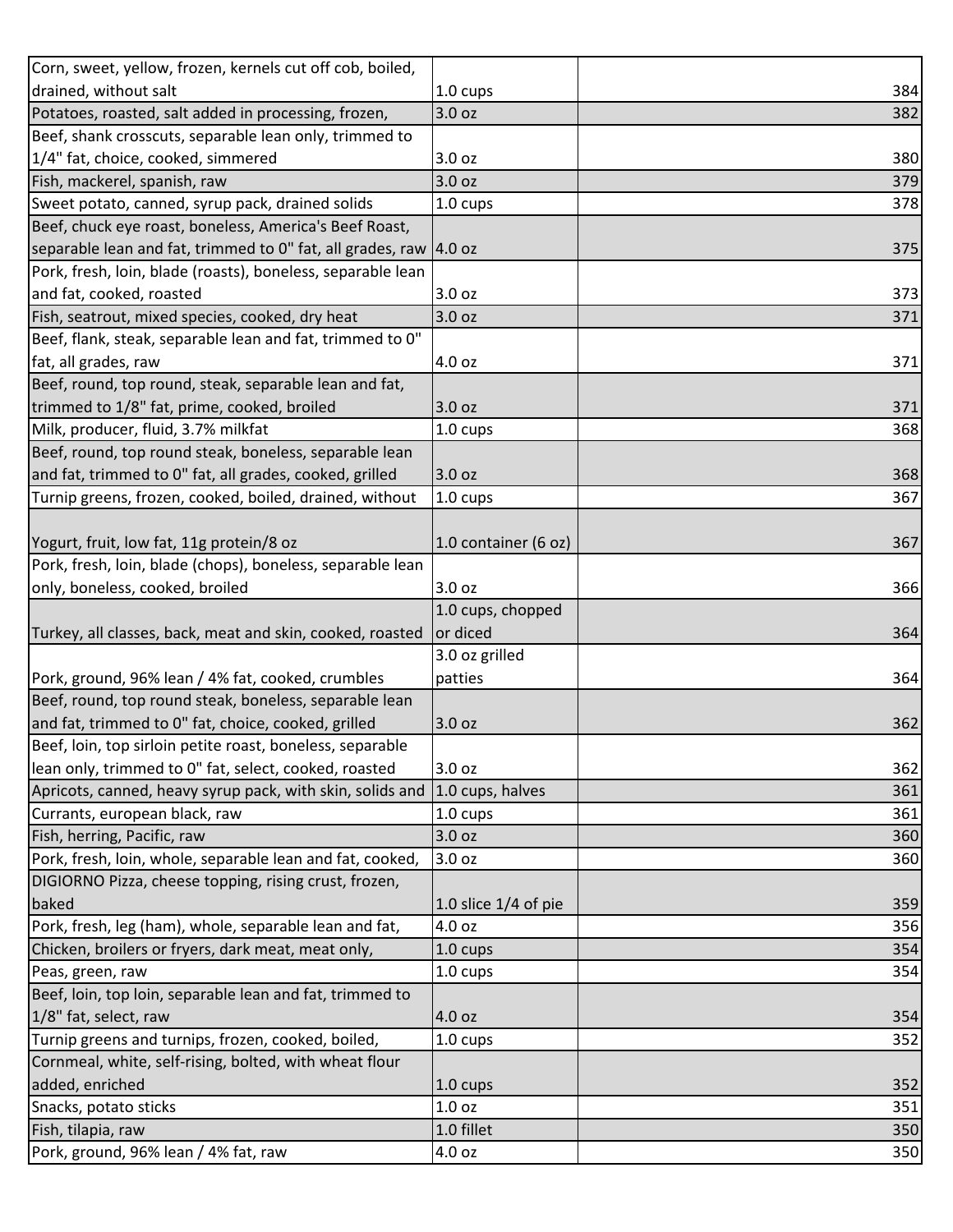| Cornmeal, whole-grain, white                              | 1.0 cups             | 350 |
|-----------------------------------------------------------|----------------------|-----|
| Pasta, fresh-refrigerated, spinach, as purchased          | 4.0 oz               | 348 |
| Corn, sweet, yellow, canned, brine pack, regular pack,    |                      |     |
| solids and liquids                                        | 1.0 cups             | 348 |
|                                                           | 1.0 cups sections,   |     |
| Grapefruit, raw, white, Florida                           | with juice           | 345 |
| Potatoes, mashed, dehydrated, prepared from flakes        |                      |     |
| without milk, whole milk and butter added                 | 1.0 cups             | 344 |
| Beans, kidney, mature seeds, sprouted, raw                | 1.0 cups             | 344 |
| Brussels sprouts, raw                                     | 1.0 cups             | 342 |
| Pie Crust, Cookie-type, Chocolate, Ready Crust            | 1.0 crust            | 340 |
| Pork, Leg sirloin tip roast, boneless, separable lean and | 3.0 oz               | 339 |
| Beef, tenderloin, steak, separable lean and fat, trimmed  |                      |     |
| to 1/8" fat, select, raw                                  | 4.0 oz               | 339 |
| Cheese spread, pasteurized process, American              | 1.0 cups, diced      | 339 |
| Blackberry juice, canned                                  | 1.0 cups             | 338 |
| Soup, cream of chicken, canned, condensed, reduced        | $0.5 \text{ cups}$   | 337 |
|                                                           | 1.0 patty (yield     |     |
|                                                           | from $104.1$ g raw   |     |
| Game meat, elk, ground, cooked, pan-broiled               | meat)                | 336 |
| Snacks, potato chips, barbecue-flavor                     | 1.0 <sub>oz</sub>    | 336 |
| Milk, sheep, fluid                                        | 1.0 cups             | 336 |
| Soybeans, mature seeds, sprouted, cooked, steamed         | 1.0 cups             | 334 |
| Game meat, elk, round, separable lean only, cooked,       |                      |     |
| broiled                                                   | 1.0 serving $(3 oz)$ | 333 |
| Oranges, raw, with peel                                   | 1.0 cups             | 333 |
| Potatoes, baked, skin, without salt                       | 1.0 skin             | 332 |
| Broccoli, frozen, chopped, unprepared                     | 1.0 cups             | 331 |
| Game meat, bison, top sirloin, separable lean only, 1"    |                      |     |
| steak, cooked, broiled                                    | 1.0 serving $(3 oz)$ | 329 |
| Snacks, potato chips, fat-free, made with olestra         | 1.0 <sub>oz</sub>    | 329 |
| Pork, cured, ham, rump, bone-in, separable lean only,     | 3.0 oz               | 327 |
| Potatoes, mashed, dehydrated, prepared from granules      |                      |     |
| with milk, water and margarine added                      | 1.0 cups             | 326 |
| Litchis, raw                                              | 1.0 cups             | 325 |
| Cherries, sweet, canned, water pack, solids and liquids   | 1.0 cups, pitted     | 325 |
| Game meat, bison, top round, separable lean only, 1"      |                      |     |
| steak, cooked, broiled                                    | 1.0 serving $(3 oz)$ | 325 |
| Tangerines, (mandarin oranges), raw                       | 1.0 cups, sections   | 324 |
| Beef, top sirloin, steak, separable lean only, trimmed to |                      |     |
| 0" fat, choice, cooked, broiled                           | 3.0 oz               | 323 |
|                                                           | 1.0 cups sections,   |     |
|                                                           | without              |     |
| Oranges, raw, California, valencias                       | membranes            | 322 |
| Grapefruit, sections, canned, water pack, solids and      | 1.0 cups             | 322 |
| Fish, trout, rainbow, farmed, cooked, dry heat            | 1.0 fillet           | 320 |
| Squash, winter, butternut, frozen, cooked, boiled,        | 1.0 cups, mashed     | 319 |
| Potatoes, flesh and skin, raw                             | 0.5 cups, diced      | 319 |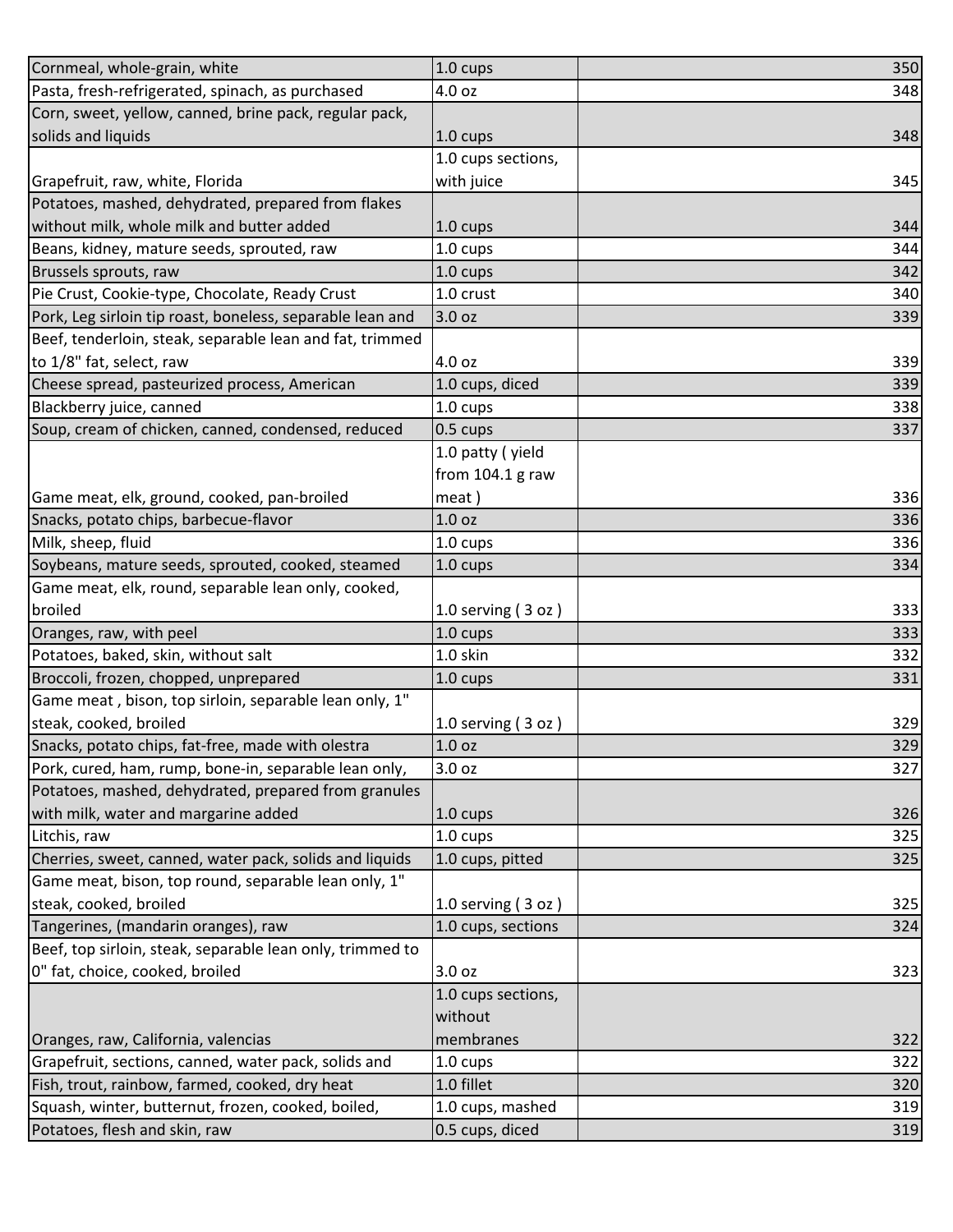| Luncheon meat, pork, ham, and chicken, minced,                   | 2.0 oz 1 NLEA        |     |
|------------------------------------------------------------------|----------------------|-----|
| canned, reduced sodium, added ascorbic acid, includes            | serving              | 316 |
| Game meat, bison, ribeye, separable lean only, 1" steak,         |                      |     |
| cooked, broiled                                                  | $1.0$ serving (3 oz) | 315 |
| Pork, fresh, shoulder, (Boston butt), blade (steaks),            |                      |     |
| separable lean and fat, with added solution, cooked,             | 3.0 oz               | 314 |
| Pork, fresh, loin, country-style ribs, separable lean only,      |                      |     |
| bone-in, cooked, broiled                                         | 3.0 <sub>oz</sub>    | 314 |
| Apricots, canned, heavy syrup, drained                           | 1.0 cups, halves     | 313 |
|                                                                  | 1.0 cups sections,   |     |
| Grapefruit, raw, pink and red, all areas                         | with juice           | 310 |
| Asparagus, frozen, cooked, boiled, drained, without salt         | 1.0 cups             | 310 |
| Pork, cured, ham, shank, bone-in, separable lean only,           | 3.0 oz               | 309 |
| Fish, pollock, Alaska, cooked                                    | 3.0 oz               | 309 |
| Currants, red and white, raw                                     | $1.0 \text{ cups}$   | 308 |
| Nuts, coconut meat, dried (desiccated), sweetened,               |                      |     |
| flaked, packaged                                                 | 1.0 cups             | 307 |
|                                                                  | 1.0 cups, with pits, |     |
| Cherries, sweet, raw                                             | yields               | 306 |
| Soup, pea, split with ham, canned, chunky, ready-to-             | 1.0 cups             | 305 |
| Pork, cured, ham, rump, bone-in, separable lean and fat,         | 3.0 oz               | 304 |
| Pokeberry shoots, (poke), cooked, boiled, drained,               | $1.0 \text{ cups}$   | 304 |
| Pork, fresh, loin, top loin (roasts), boneless, separable        |                      |     |
| lean only, cooked, roasted                                       | 3.0 oz               | 303 |
| Cress, garden, raw                                               | 1.0 cups             | 303 |
| Potatoes, mashed, dehydrated, prepared from granules             |                      |     |
| without milk, whole milk and butter added                        | 1.0 cups             | 302 |
| Cheese, pasteurized process, swiss                               | 1.0 cups, diced      | 302 |
| Yardlong bean, cooked, boiled, drained, without salt             | 1.0 cups slices      | 302 |
|                                                                  |                      |     |
| Yogurt, fruit, low fat, 9 g protein/8 oz                         | 1.0 container (6 oz) | 301 |
| Lamb, Australian, imported, fresh, leg, center slice, bone-      |                      |     |
| in, separable lean only, trimmed to 1/8" fat, cooked,            | 3.0 oz               | 301 |
| Corn flour, yellow, masa, enriched                               | $1.0 \text{ cups}$   | 299 |
| Tofu, raw, firm, prepared with calcium sulfate                   | 0.5 cups             | 299 |
| Mollusks, octopus, common, raw                                   | 3.0 oz               | 298 |
| Gooseberries, raw                                                | $1.0 \text{ cups}$   | 297 |
|                                                                  | 1.0 patty (yield     |     |
|                                                                  | from 112.7 g raw     |     |
| Game meat, bison, ground, cooked, pan-broiled                    | meat)                | 297 |
| Pork, fresh, loin, country-style ribs, separable lean and        |                      |     |
| fat, bone-in, cooked, broiled                                    | 3.0 oz               | 292 |
| Turnip greens, cooked, boiled, drained, without salt             | 1.0 cups, chopped    | 292 |
| Pork, fresh, shoulder, blade, boston (steaks), separable         |                      |     |
| lean only, cooked, broiled                                       | 3.0 oz               | 292 |
| Corn, sweet, yellow, frozen, kernels cut off cob,                |                      |     |
| unprepared (Includes foods for USDA's Food Distribution 1.0 cups |                      | 290 |
| Beet greens, raw                                                 | 1.0 cups             | 290 |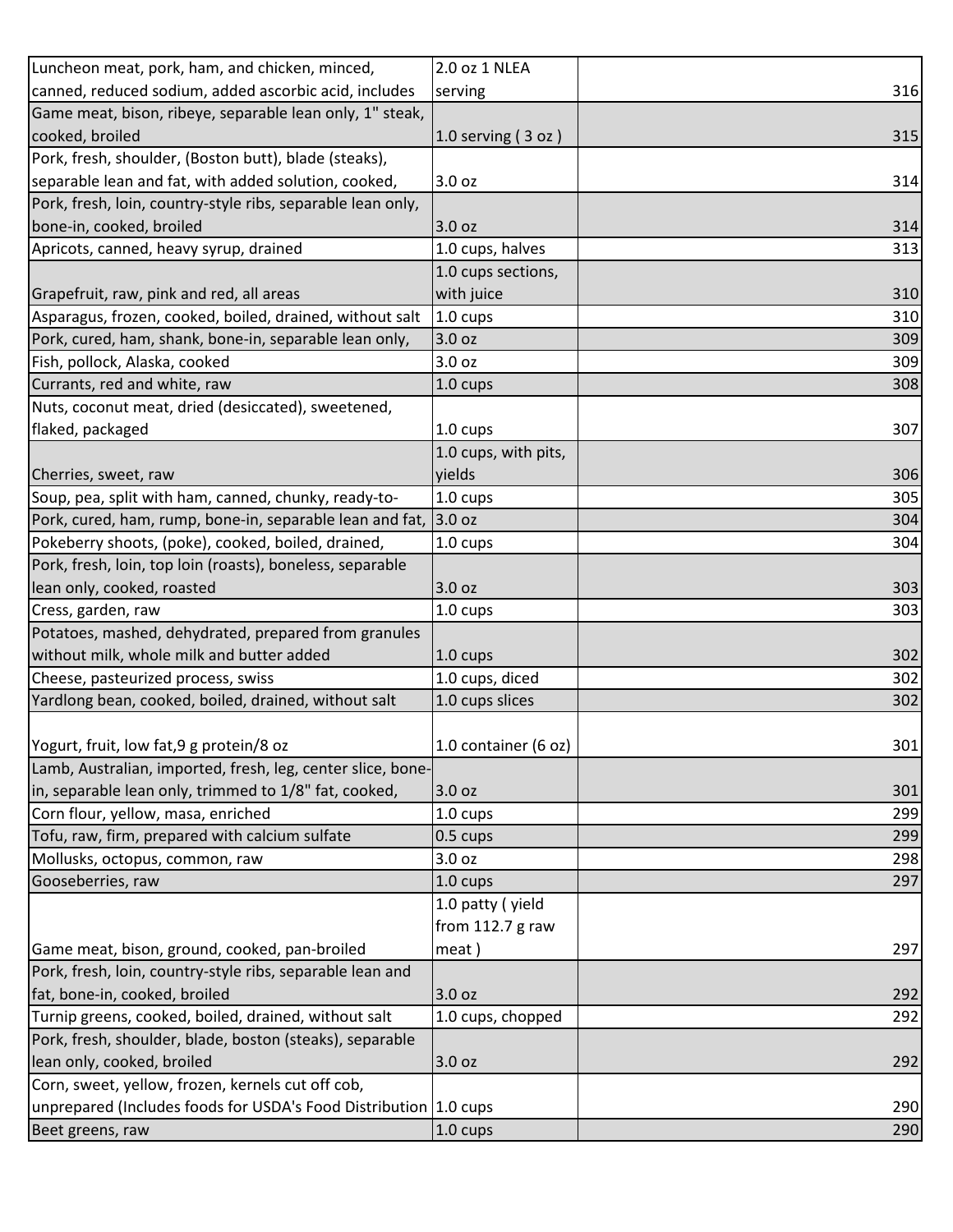| Pork, fresh, loin, sirloin (roasts), bone-in, separable lean      |                      |     |
|-------------------------------------------------------------------|----------------------|-----|
| and fat, cooked, roasted                                          | 3.0 oz               | 289 |
| Beef, loin, bottom sirloin butt, tri-tip roast, separable         |                      |     |
| lean only, trimmed to 0" fat, all grades, cooked, roasted         | 3.0 oz               | 289 |
| Turkey, ground, fat free, patties, broiled                        | 3.0 oz               | 288 |
| Pork, cured, ham, shank, bone-in, separable lean and fat, 3.0 oz  |                      | 288 |
| Cheese food, pasteurized process, American, vitamin D             | 1.0 cups             | 288 |
| Fish, trout, mixed species, cooked, dry heat                      | 1.0 fillet           | 287 |
| Lamb, Australian, imported, fresh, leg, sirloin chops,            |                      |     |
| boneless, separable lean and fat, trimmed to 1/8" fat,            | 3.0 oz               | 286 |
| Mountain yam, hawaii, raw                                         | 0.5 cups, cubes      | 284 |
| Turnips, frozen, cooked, boiled, drained, without salt            | 1.0 cups             | 284 |
| Lime juice, raw                                                   | $1.0 \text{ cups}$   | 283 |
| Fish, salmon, pink, canned, drained solids                        | 3.0 oz               | 283 |
| Beef, ground, 90% lean meat / 10% fat, patty, cooked,             | 3.0 oz               | 283 |
| Fish, tuna, white, canned in oil, drained solids                  | 3.0 oz               | 283 |
| Pork, fresh, shoulder, blade, boston (roasts), separable          |                      |     |
| lean and fat, cooked, roasted                                     | 3.0 oz               | 282 |
| Fish, pike, northern, cooked, dry heat                            | 3.0 oz               | 281 |
| Fish, cisco, raw                                                  | 1.0 fillet           | 280 |
| Lamb, Australian, imported, fresh, leg, shank half,               |                      |     |
| separable lean only, trimmed to 1/8" fat, cooked,                 | 3.0 oz               | 280 |
| Beef, tenderloin, steak, separable lean and fat, trimmed          |                      |     |
| to 1/8" fat, all grades, cooked, broiled                          | 3.0 oz               | 280 |
| Water convolvulus, cooked, boiled, drained, with salt             | 1.0 cups, chopped    | 278 |
| Milk substitutes, fluid, with lauric acid oil                     | 1.0 cups             | 278 |
| Beef, short loin, porterhouse steak, separable lean and           |                      |     |
| fat, trimmed to 1/8" fat, choice, raw                             | 4.0 oz               | 278 |
| Beef, top sirloin, steak, separable lean and fat, trimmed         |                      |     |
| to 1/8" fat, choice, cooked, broiled                              | 3.0 oz               | 278 |
| Fast foods, croissant, with egg, cheese, and ham                  | 1.0 item             | 277 |
| Mangos, raw                                                       | 1.0 cups pieces      | 277 |
| Lamb, Australian, imported, fresh, leg, whole (shank and          |                      |     |
| sirloin), separable lean only, trimmed to 1/8" fat,               | 3.0 oz               | 277 |
| Fish, salmon, pink, canned, without salt, solids with bone 3.0 oz |                      | 277 |
|                                                                   |                      |     |
| Soup, tomato, canned, condensed, reduced sodium                   | 1.0 serving 1/2 cups | 277 |
| Peas, edible-podded, frozen, unprepared                           | 1.0 cups             | 276 |
|                                                                   | 1.0 cups $(1/2"$     |     |
| Balsam-pear (bitter gourd), pods, raw                             | pieces)              | 275 |
| Turkey, drumstick, from whole bird, meat only, raw                | 4.0 oz               | 273 |
| Mushrooms, Chanterelle, raw                                       | 1.0 cups             | 273 |
| Beef, round, top round, separable lean and fat, trimmed           |                      |     |
| to 1/8" fat, select, cooked, braised                              | 3.0 oz               | 273 |
| Fish, cod, Pacific, raw (may have been previously frozen)         | 1.0 fillet           | 273 |
| Cheese, ricotta, whole milk                                       | 0.5 cups             | 272 |
| Beef, rib, small end (ribs 10-12), separable lean and fat,        |                      |     |
| trimmed to 1/8" fat, choice, cooked, roasted                      | 3.0 oz               | 271 |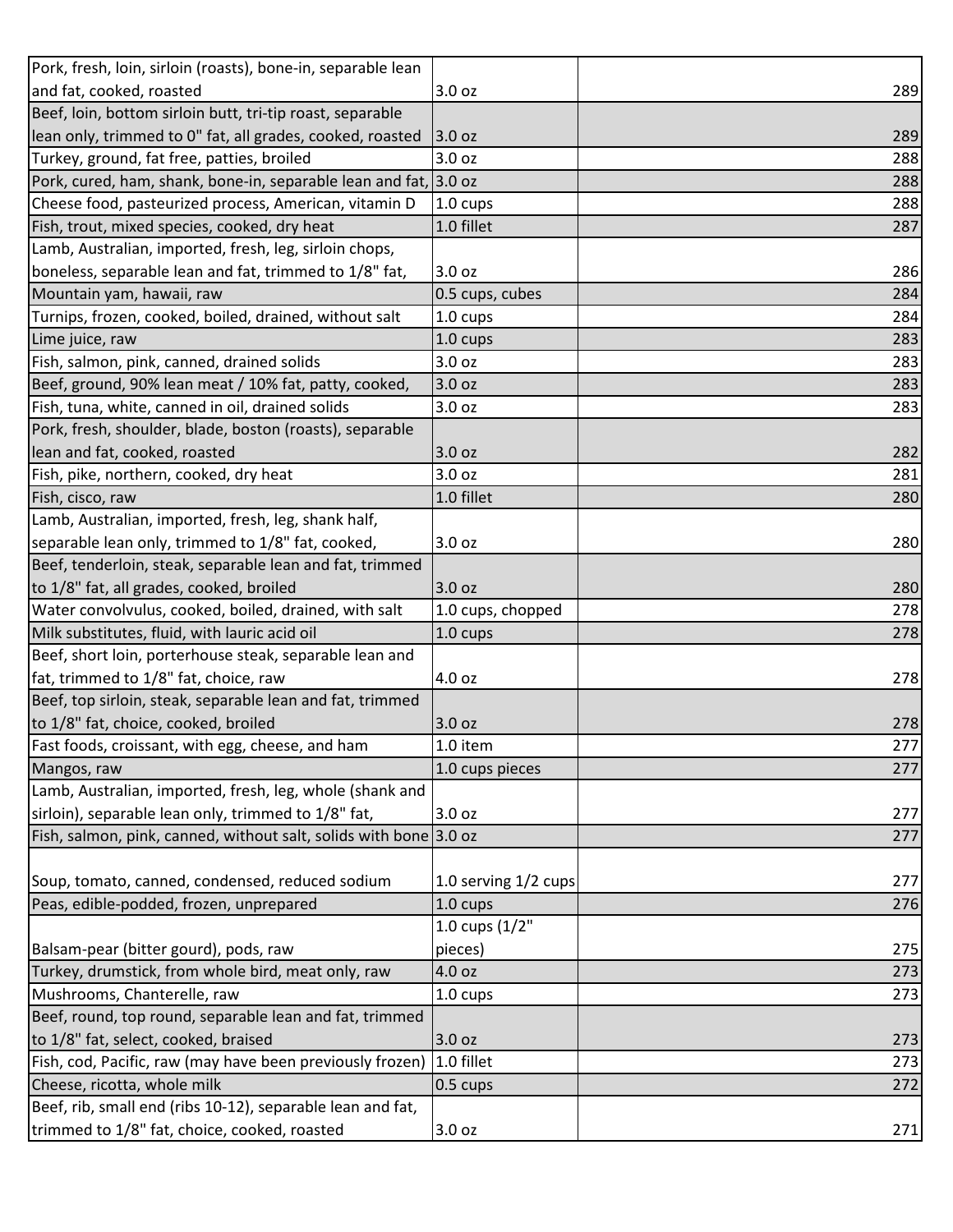|                                                                     | 1.0 fruit (2-1/2"    |     |
|---------------------------------------------------------------------|----------------------|-----|
| Persimmons, japanese, raw                                           | dia)                 | 270 |
| Lamb, Australian, imported, fresh, composite of                     |                      |     |
| trimmed retail cuts, separable lean only, trimmed to                | 3.0 <sub>oz</sub>    | 270 |
| Radishes, raw                                                       | 1.0 cups slices      | 270 |
| Fast foods, croissant, with egg, cheese, and sausage                | 1.0 sandwich         | 270 |
| Teff, cooked                                                        | $1.0 \text{ cups}$   | 270 |
| Game meat, bison, chuck, shoulder clod, separable lean              |                      |     |
| only, cooked, braised                                               | 1.0 serving $(3 oz)$ | 269 |
| Lamb, Australian, imported, fresh, shoulder, blade,                 |                      |     |
| separable lean only, trimmed to 1/8" fat, cooked,                   | 3.0 oz               | 268 |
| Lamb, shoulder, arm, separable lean and fat, trimmed to             |                      |     |
| 1/8" fat, cooked, broiled                                           | 3.0 oz               | 267 |
| Chicken, dark meat, thigh, meat only, with added                    | 4.0 oz               | 264 |
| Snacks, potato chips, made from dried potatoes, fat-                |                      |     |
| free, made with olestra                                             | 1.0 <sub>oz</sub>    | 264 |
| Papayas, raw                                                        | 1.0 cups 1" pieces   | 264 |
|                                                                     |                      |     |
| Yogurt, plain, whole milk                                           | 1.0 container (6 oz) | 264 |
| Grapes, canned, thompson seedless, water pack, solids               | $1.0 \text{ cups}$   | 262 |
| Carrots, canned, regular pack, drained solids                       | 1.0 cups, sliced     | 261 |
| Broccoli, frozen, chopped, cooked, boiled, drained,                 | 1.0 cups             | 261 |
|                                                                     | 1.0 cups chopped     |     |
| Chicken, gizzard, all classes, cooked, simmered                     | or dice              | 260 |
| Veal, shank (fore and hind), separable lean and fat,                | 3.0 oz               | 259 |
| Beef, chuck, top blade, separable lean only, trimmed to             |                      |     |
| 0" fat, select, cooked, broiled                                     | 3.0 oz               | 258 |
| Turkey, ground, 93% lean, 7% fat, pan-broiled crumbles              | 3.0 oz               | 258 |
| Chicken, broilers or fryers, drumstick, meat and skin,              | 1.0 cups, chopped    |     |
| cooked, stewed                                                      | or diced             | 258 |
| Candies, NESTLE, BUTTERFINGER Crisp                                 | 1.0 piece            | 257 |
| Beef, short loin, porterhouse steak, separable lean only,           |                      |     |
| trimmed to 0" fat, choice, cooked, broiled                          | 3.0 oz               | 256 |
| Potatoes, boiled, cooked without skin, flesh, with salt             | $0.5 \text{ cups}$   | 256 |
| Potatoes, boiled, cooked without skin, flesh, without salt 0.5 cups |                      | 256 |
| Figs, canned, water pack, solids and liquids                        | 1.0 cups             | 255 |
| Fish, wolffish, Atlantic, raw                                       | 3.0 oz               | 255 |
| Beverages, Meal supplement drink, canned, peanut                    | $1.0 \text{ cups}$   | 253 |
| Lemon juice, raw                                                    | 1.0 cups             | 251 |
| Fast foods, biscuit, with egg and bacon                             | 1.0 biscuit          | 250 |
| Fish, flatfish (flounder and sole species), cooked, dry             | 1.0 fillet           | 250 |
| Lamb, Australian, imported, fresh, rib chop, frenched,              |                      |     |
| bone-in, separable lean and fat, trimmed to 1/8" fat,               | 3.0 oz               | 248 |
| Cheese, mozzarella, low moisture, part-skim                         | 1.0 cups, diced      | 248 |
| Veal, breast, whole, boneless, separable lean only,                 | 3.0 oz               | 246 |
| Pork, fresh, loin, center rib (roasts), bone-in, separable          |                      |     |
| lean only, cooked, roasted                                          | 3.0 oz               | 244 |
|                                                                     | 1.0 cups, halves or  |     |
| Peaches, canned, light syrup pack, solids and liquids               | slices               | 243 |
|                                                                     |                      |     |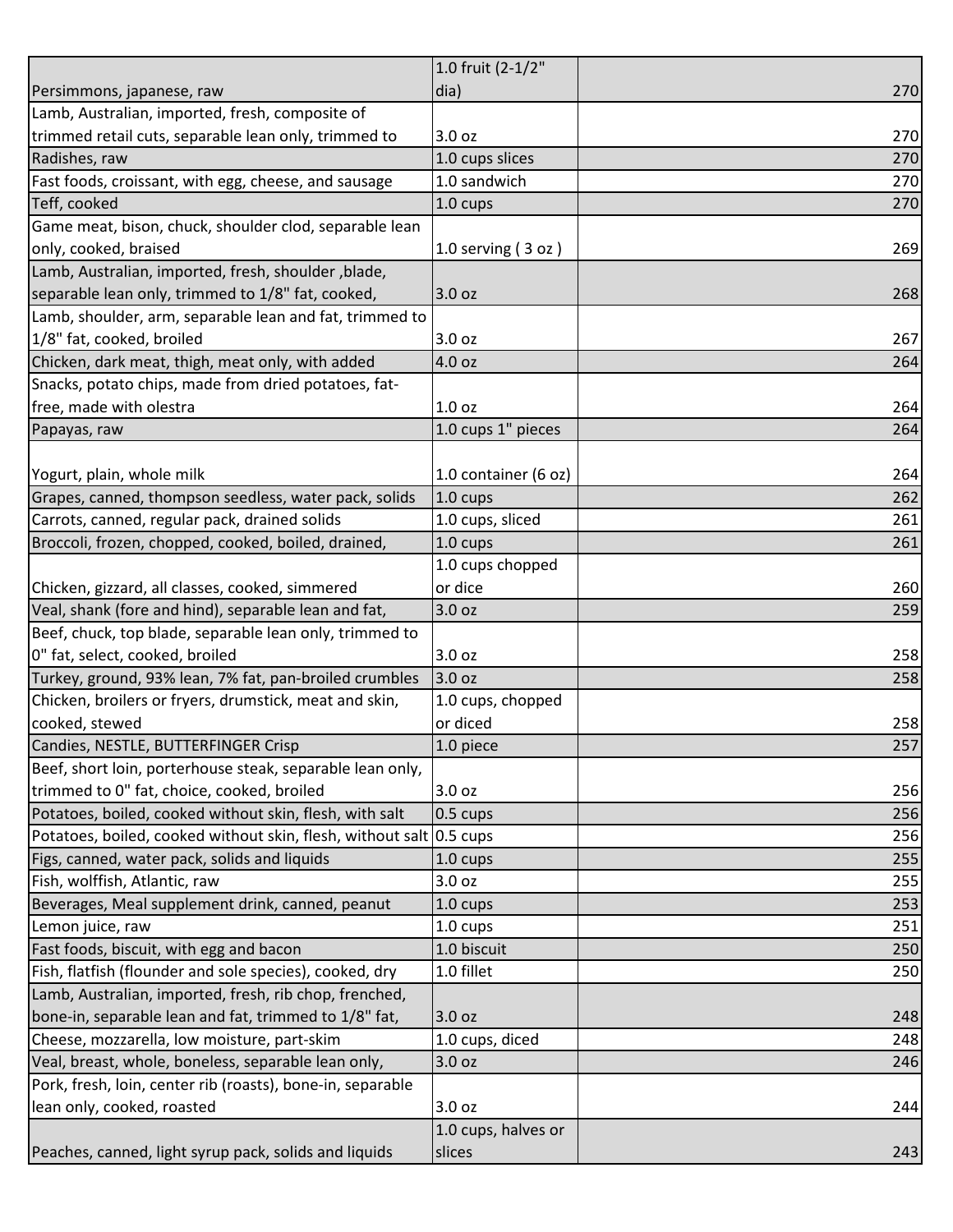| Fish, haddock, raw                                        | 3.0 oz               | 243 |
|-----------------------------------------------------------|----------------------|-----|
|                                                           | 1.0 cups, halves or  |     |
| Peaches, canned, water pack, solids and liquids           | slices               | 242 |
| Fast Foods, biscuit, with egg and sausage                 | 1.0 item             | 241 |
|                                                           | 0.33 package (10     |     |
| Collards, frozen, chopped, unprepared                     | OZ)                  | 240 |
|                                                           | 1.0 cups spiral      |     |
| Macaroni, vegetable, enriched, dry                        | shaped               | 239 |
| Cherries, sour, red, canned, light syrup pack, solids and | 1.0 cups             | 239 |
| Turkey, all classes, leg, meat and skin, cooked, roasted  | 3.0 oz               | 238 |
| Lamb, Australian, imported, fresh, rib chop/rack roast,   |                      |     |
| frenched, bone-in, separable lean only, trimmed to 1/8"   | 4.0 oz               | 236 |
| Lamb, rib, separable lean and fat, trimmed to 1/8" fat,   |                      |     |
| choice, cooked, broiled                                   | 3.0 oz               | 235 |
| Lamb, rib, separable lean and fat, trimmed to 1/8" fat,   |                      |     |
| choice, cooked, roasted                                   | 3.0 oz               | 235 |
| Puddings, chocolate, ready-to-eat, fat free               | 1.0 serving 4 oz     | 235 |
| Cornmeal, white, self-rising, degermed, enriched          | 1.0 cups             | 235 |
| Pork sausage, link/patty, reduced fat, unprepared         | 3.0 oz               | 234 |
| Beef, brisket, flat half, separable lean and fat, trimmed |                      |     |
| to 0" fat, select, cooked, braised                        | 3.0 oz               | 234 |
| Onions, raw                                               | 1.0 cups, chopped    | 234 |
| Turkey, retail parts, thigh, meat and skin, cooked,       | 3.0 oz               | 232 |
| Pork, cured, ham and water product, slice, boneless,      |                      |     |
| separable lean and fat, heated, pan-broil                 | $3.0$ oz $(3$ oz)    | 231 |
| Veal, breast, whole, boneless, separable lean and fat,    |                      |     |
| cooked, braised                                           | 3.0 oz               | 231 |
| Chicken, broilers or fryers, back, meat only, raw         | 4.0 oz               | 231 |
| Boysenberries, canned, heavy syrup                        | 1.0 cups             | 230 |
| Pasta, fresh-refrigerated, plain, as purchased            | 4.0 oz               | 229 |
| Hyacinth-beans, immature seeds, cooked, boiled,           |                      |     |
| drained, without salt                                     | 1.0 cups             | 228 |
| Lamb, Australian, imported, fresh, shoulder, arm,         |                      |     |
| separable lean and fat, trimmed to 1/8" fat, cooked,      | 3.0 oz               | 228 |
| Soup, chicken noodle, dry, mix                            | 1.0 packet           | 226 |
| Chicken, broilers or fryers, leg, meat and skin, cooked,  | 3.0 oz               | 224 |
| Beef, chuck, short ribs, boneless, separable lean only,   |                      |     |
| trimmed to 0" fat, choice, cooked, braised                | 3.0 oz               | 224 |
| Chicken, broiler, rotisserie, BBQ, back meat only         | 3.0 oz               | 224 |
| Kale, frozen, unprepared                                  | 1.0 cups             | 223 |
| Potatoes, french fried, cottage-cut, salt not added in    |                      |     |
| processing, frozen, as purchased                          | 10.0 strips          | 220 |
| CAMPBELL'S CHUNKY, Classic Chicken Noodle Soup            | $1.0 \text{ cups}$   | 219 |
| Puddings, lemon, dry mix, regular, with added oil,        |                      |     |
| potassium, sodium                                         | 1.0 package $(3 oz)$ | 218 |
| Fruit cocktail, (peach and pineapple and pear and grape   |                      |     |
| and cherry), canned, heavy syrup, solids and liquids      | 1.0 cups             | 218 |
| Fast foods, english muffin, with egg, cheese, and         | 1.0 sandwich         | 218 |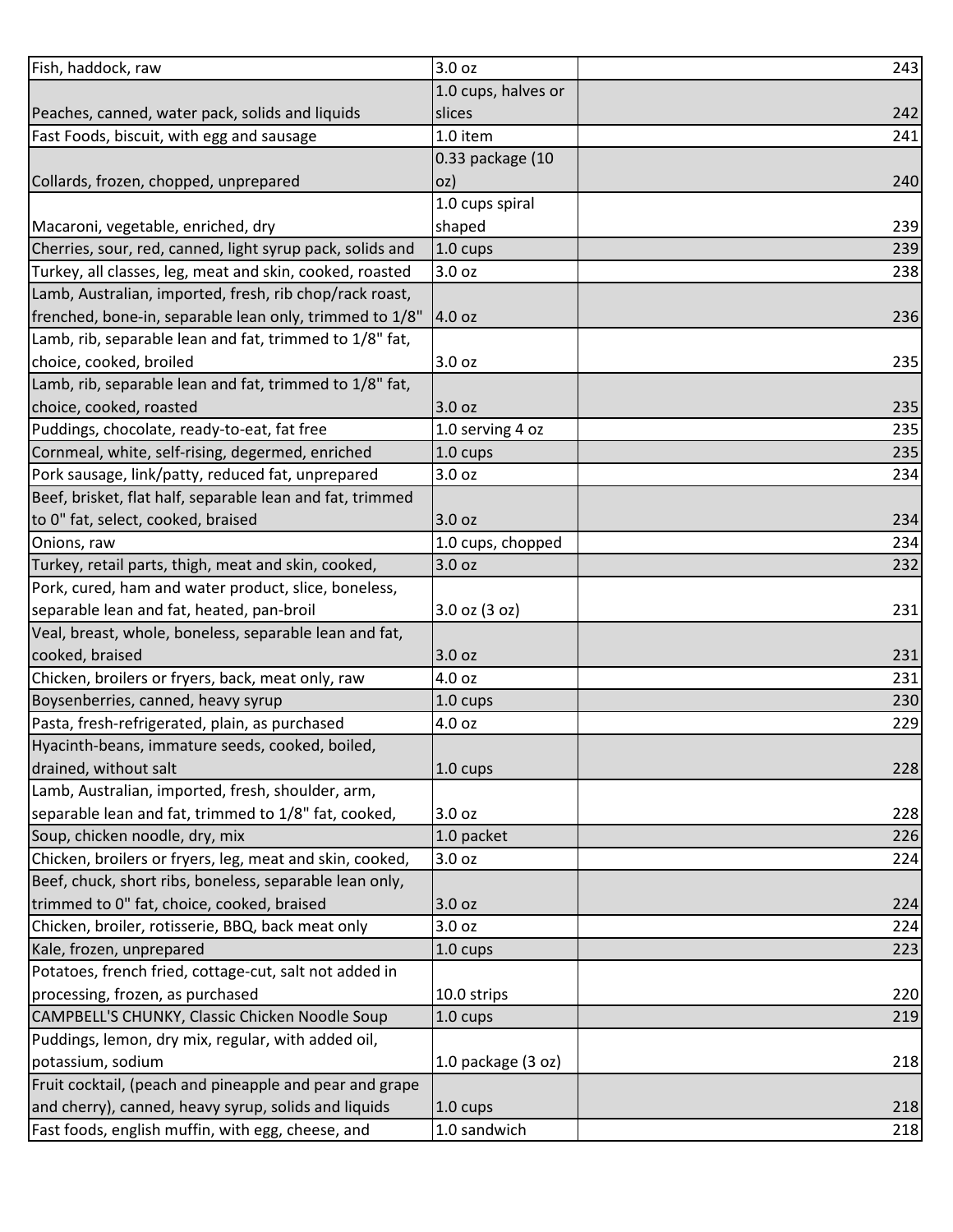| Peaches, canned, extra heavy syrup pack, solids and        | 1.0 cups, halves or  |     |
|------------------------------------------------------------|----------------------|-----|
| liquids                                                    | slices               | 217 |
| Lamb, Australian, imported, fresh, foreshank, separable    |                      |     |
| lean only, trimmed to 1/8" fat, cooked, braised            | 3.0 oz               | 217 |
| Game meat, deer, loin, separable lean only, 1" steak,      |                      |     |
| cooked, broiled                                            | 1.0 steak            | 215 |
| Beans, snap, green, frozen, cooked, boiled, drained        | 1.0 cups             | 215 |
|                                                            |                      |     |
| Loganberries, frozen                                       | 1.0 cups, unthawed   | 213 |
| Puddings, chocolate, dry mix, regular, prepared with       | 0.5 cups             | 213 |
| Rice, white, long-grain, regular, raw, unenriched          | 1.0 cups             | 213 |
| Frozen novelties, No Sugar Added, FUDGSICLE pops           | 1.0 serving          | 213 |
| Lamb, loin, separable lean and fat, trimmed to 1/8" fat,   |                      |     |
| choice, cooked, roasted                                    | 3.0 oz               | 212 |
| Purslane, raw                                              | 1.0 cups             | 212 |
| Onions, frozen, whole, cooked, boiled, drained, without    | 1.0 cups             | 212 |
| Turkey from whole, light meat, meat only, with added       |                      |     |
| solution, cooked, roasted                                  | 3.0 oz               | 212 |
| Turkey, whole, breast, meat only, cooked, roasted          | 3.0 oz               | 212 |
|                                                            |                      |     |
| Blackberries, frozen, unsweetened                          | 1.0 cups, unthawed   | 211 |
| Lamb, shoulder, blade, separable lean and fat, trimmed     |                      |     |
| to 1/8" fat, choice, cooked, roasted                       | 3.0 oz               | 211 |
| Beef, round, top round, steak, separable lean and fat,     |                      |     |
| trimmed to 1/8" fat, choice, cooked, broiled               | 3.0 <sub>oz</sub>    | 211 |
|                                                            | 1.0 unit (yield from |     |
|                                                            | 1 lb ready-to-cook   |     |
| Chicken, broilers or fryers, light meat, meat only, raw    | chicken)             | 210 |
| Asparagus, canned, regular pack, solids and liquids        | 0.5 cups             | 210 |
| Beverages, V8 V-FUSION Juices, Peach Mango                 | 1.0 serving 8 oz     | 209 |
| Pie crust, deep dish, frozen, baked, made with enriched    | 1.0 pie crust        |     |
| flour                                                      | (average weight)     | 208 |
| Mollusks, oyster, eastern, cooked, breaded and fried       | 3.0 <sub>oz</sub>    | 207 |
| Lamb, Australian, imported, fresh, foreshank, separable    |                      |     |
| lean and fat, trimmed to 1/8" fat, cooked, braised         | 3.0 oz               | 207 |
| Lamb, shoulder, blade, separable lean and fat, trimmed     |                      |     |
| to 1/8" fat, choice, cooked, braised                       | 3.0 oz               | 207 |
| Sausage, chicken, beef, pork, skinless, smoked             | 1.0 link             | 207 |
| Mollusks, oyster, eastern, wild, cooked, dry heat          | 3.0 <sub>oz</sub>    | 206 |
| Pie crust, deep dish, frozen, unbaked, made with           | 1.0 pie crust        |     |
| enriched flour                                             | (average weight)     | 205 |
| Cereals, oats, instant, fortified, with raisins and spice, |                      |     |
| prepared with water                                        | 1.0 cups             | 204 |
| Pasta, dry, enriched                                       | 1.0 cups spaghetti   | 203 |
| Pasta, dry, unenriched                                     | 1.0 cups spaghetti   | 203 |
| Asparagus, cooked, boiled, drained                         | 0.5 cups             | 202 |
| Frankfurter, pork                                          | 1.0 link             | 201 |
| Cereals ready-to-eat, QUAKER Oatmeal Squares, Golden       | 1.0 cups (1 NLEA     |     |
| Maple                                                      | serving)             | 200 |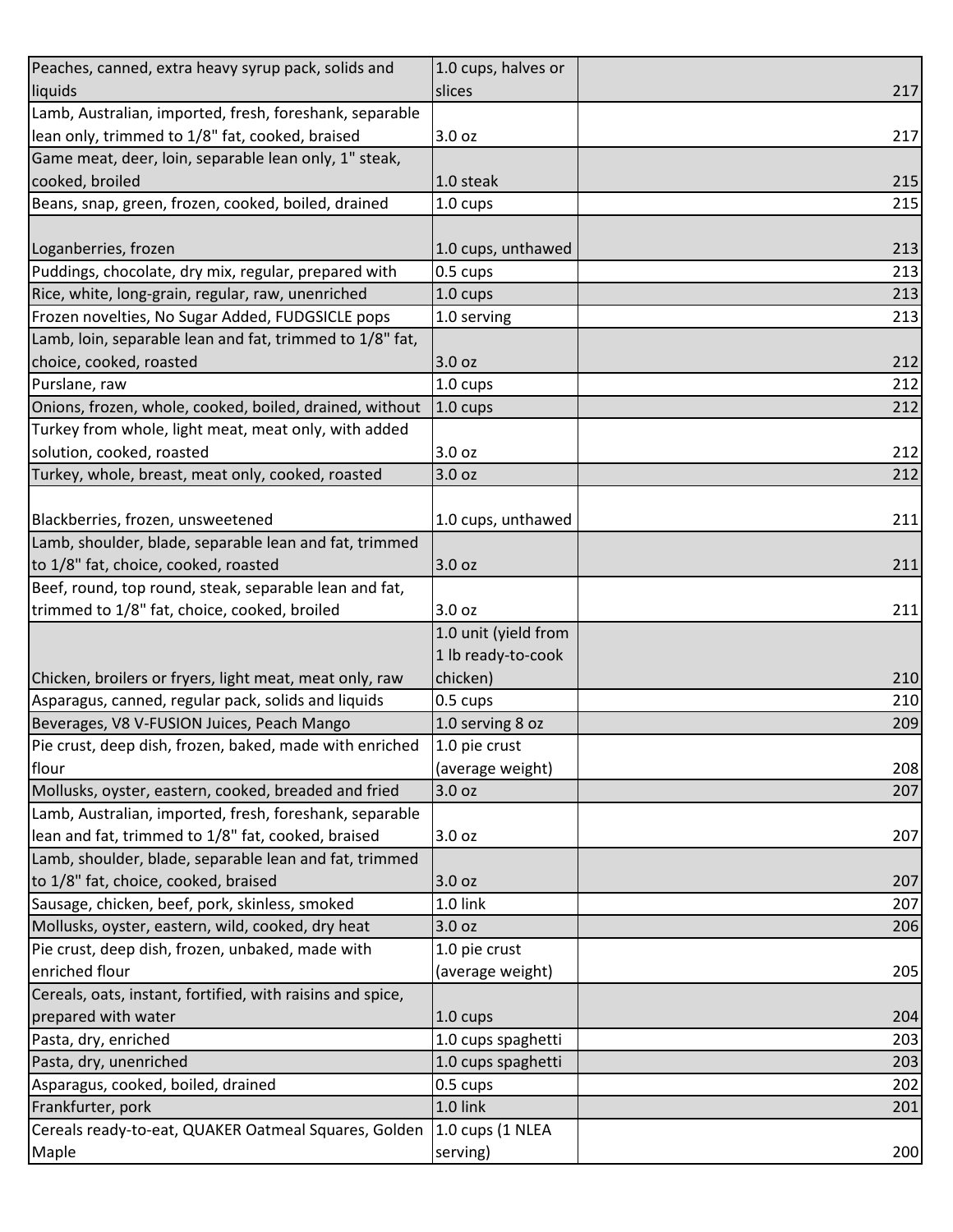|                                                                       | 0.33 package (10     |     |
|-----------------------------------------------------------------------|----------------------|-----|
| Okra, frozen, unprepared                                              | OZ)                  | 200 |
| Chicken, broilers or fryers, meat and skin, cooked, fried,            | 3.0 oz               | 199 |
| Cheese, cottage, nonfat, uncreamed, dry, large or small               | 1.0 cups (not        |     |
| curd                                                                  | packed)              | 199 |
| Peas, edible-podded, raw                                              | 1.0 cups, chopped    | 196 |
|                                                                       |                      |     |
| Biscuits, plain or buttermilk, dry mix                                | 1.0 cups, purchased  | 196 |
| Carrots, canned, no salt added, solids and liquids                    | 0.5 cups slices      | 194 |
| Candies, 5TH AVENUE Candy Bar                                         | 1.0 bar 2 oz         | 194 |
| Turkey, whole, dark meat, meat and skin, cooked,                      | 3.0 <sub>oz</sub>    | 194 |
| Milk, dry, nonfat, calcium reduced                                    | 1.0 <sub>oz</sub>    | 193 |
|                                                                       | 1.0 serving          |     |
|                                                                       | (approximate         |     |
| Bread, salvadoran sweet cheese (quesadilla salvadorena) serving size) |                      | 192 |
| Cherries, sour, red, frozen, unsweetened (Includes foods              |                      |     |
| for USDA's Food Distribution Program)                                 | 1.0 cups, unthawed   | 192 |
| Cauliflower, green, raw                                               | $1.0 \text{ cups}$   | 192 |
| Fruit salad, (peach and pear and apricot and pineapple                |                      |     |
| and cherry), canned, water pack, solids and liquids                   | 1.0 cups             | 191 |
| Cereals ready-to-eat, POST, Shredded Wheat, original                  | 1.0 cups (1 NLEA     |     |
| spoon-size                                                            | serving)             | 190 |
| Gravy, beef, canned, ready-to-serve                                   | 1.0 cups             | 189 |
| Beverages, chocolate powder, no sugar added                           | 2.0 tbsp             | 188 |
| Cereals, WHEATENA, cooked with water                                  | $1.0 \text{ cups}$   | 187 |
| Guinea hen, meat only, raw                                            | 3.0 oz               | 187 |
| Soup, pea, green, canned, condensed                                   | 0.5 cups             | 186 |
| Applesauce, canned, sweetened, without salt                           | 1.0 cups             | 184 |
| Fish, scup, cooked, dry heat                                          | 1.0 fillet           | 184 |
| Turnip greens, frozen, cooked, boiled, drained, with salt             | 0.5 cups             | 184 |
|                                                                       |                      |     |
| Boysenberries, frozen, unsweetened                                    | 1.0 cups, unthawed   | 183 |
|                                                                       | 1.0 unit (yield from |     |
| Chicken, broilers or fryers, dark meat, meat and skin,                | 1 lb ready-to-cook   |     |
| cooked, stewed                                                        | chicken)             | 183 |
| Cheese, provolone                                                     | 1.0 cups, diced      | 182 |
|                                                                       |                      |     |
| Cabbage, chinese (pe-tsai), raw                                       | 1.0 cups, shredded   | 181 |
| Cheese, parmesan, grated                                              | 1.0 cups             | 180 |
| Beverages, almond milk, chocolate, ready-to-drink                     | 8.0 fl oz            | 180 |
| Cereals, ready-to-eat, MALT-O-MEAL, Blueberry Mini                    | 1.0 cups (1 NLEA     |     |
| <b>SPOONERS</b>                                                       | serving)             | 180 |
| Nuts, mixed nuts, oil roasted, with peanuts, lightly salted 1.0 oz    |                      | 179 |
| Cereals ready-to-eat, POST, Shredded Wheat, original                  | 2.0 biscuits (1 NLEA |     |
| big biscuit                                                           | serving)             | 179 |
| Cheese, muenster                                                      | 1.0 cups, diced      | 177 |
| Crustaceans, spiny lobster, mixed species, cooked, moist 3.0 oz       |                      | 177 |
| Onions, sweet, raw                                                    | 1.0 NLEA serving     | 176 |
| Grapes, american type (slip skin), raw                                | 1.0 cups             | 176 |
|                                                                       |                      |     |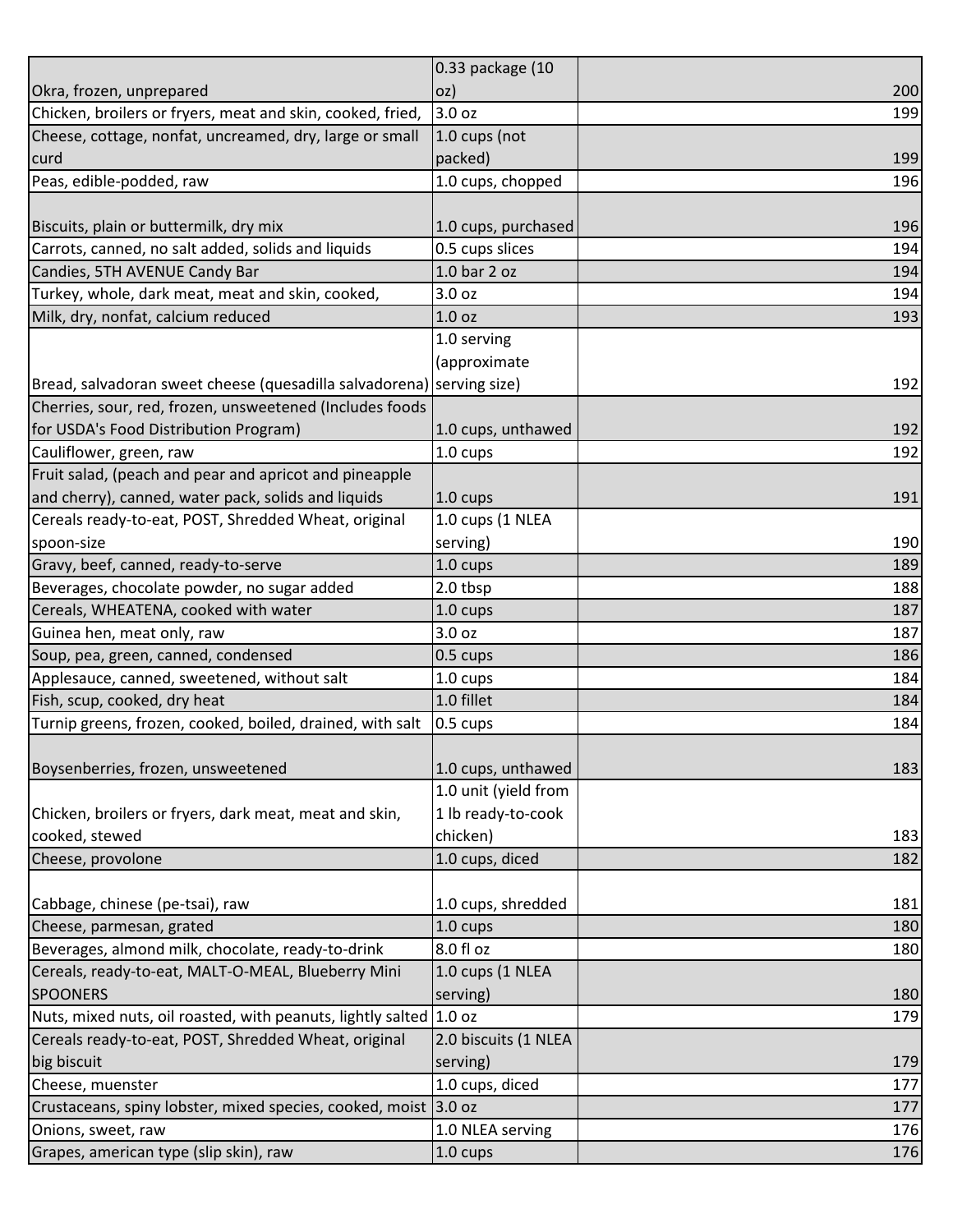| Carambola, (starfruit), raw                                | 1.0 cups, cubes        | 176 |
|------------------------------------------------------------|------------------------|-----|
| Chicory roots, raw                                         | 1.0 root               | 174 |
| Corn, sweet, yellow, canned, drained solids, rinsed with   | 1.0 cups drained,      |     |
| tap water                                                  | rinsed                 | 174 |
| Soup, chicken, canned, chunky, ready-to-serve              | $1.0 \text{ cups}$     | 172 |
| Crustaceans, crab, queen, cooked, moist heat               | 3.0 oz                 | 170 |
| Okra, frozen, cooked, boiled, drained, without salt        | 0.5 cups slices        | 169 |
| Squab, (pigeon), meat and skin, raw                        | 3.0 <sub>oz</sub>      | 169 |
| Beverages, Orange drink, breakfast type, with juice and    |                        |     |
| pulp, frozen concentrate                                   | $1.0f$ l oz            | 169 |
| Turkey, white, rotisserie, deli cut                        | $1.0$ oz $(1$ serving) | 168 |
| Spinach, raw                                               | 1.0 cups               | 167 |
| Pork, fresh, variety meats and by-products, brain,         | 3.0 oz                 | 166 |
| Pears, canned, light syrup pack, solids and liquids        | 1.0 cups, halves       | 166 |
| Cowpeas, leafy tips, raw                                   | 1.0 cups, chopped      | 164 |
| MORI-NU, Tofu, silken, firm                                | 1.0 slice              | 163 |
| Sausage, Italian, sweet, links                             | 1.0 link 3 oz          | 163 |
| Pears, raw                                                 | 1.0 cups, slices       | 162 |
|                                                            |                        |     |
| Bratwurst, pork, beef and turkey, lite, smoked             | 1.0 serving 2.33 oz    | 162 |
| Candies, HERSHEY, KIT KAT BIG KAT Bar                      | 1.0 bar 1.94 oz        | 162 |
| Chicken, broilers or fryers, meat and skin and giblets and |                        |     |
| neck, cooked, fried, batter                                | 3.0 oz                 | 162 |
| Candies, chocolate, dark, NFS (45-59% cacao solids 90%;    |                        |     |
| 60-69% cacao solids 5%; 70-85% cacao solids 5%)            | 1.0 <sub>oz</sub>      | 161 |
| Chocolate, dark, 60-69% cacao solids                       | 1.0 <sub>oz</sub>      | 161 |
|                                                            | 12.0 oz serving 2.7    |     |
| Sausage, pork and beef, with cheddar cheese, smoked        | <b>OZ</b>              | 159 |
| Nuts, coconut meat, dried (desiccated), toasted            | 1.0 <sub>oz</sub>      | 157 |
| Peppers, pasilla, dried                                    | 1.0 pepper             | 156 |
| Cheese, ricotta, part skim milk                            | 0.5 cups               | 155 |
| Soup, beef broth, bouillon, consomme, prepared with        |                        |     |
| equal volume water                                         | 1.0 cups (8 fl oz)     | 154 |
| Nuts, coconut meat, dried (desiccated), not sweetened      | 1.0 <sub>oz</sub>      | 154 |
| POPEYES, Spicy Chicken Strips, analyzed 2006               | 1.0 strip              | 153 |
|                                                            | 0.5 cups, chopped      |     |
| Turnip greens, frozen, unprepared                          | or diced               | 151 |
|                                                            |                        |     |
| Chocolate-flavored hazelnut spread                         | 1.0 serving 2 TBSP     | 151 |
| Carrots, frozen, unprepared (Includes foods for USDA's     |                        |     |
| Food Distribution Program)                                 | 0.5 cups slices        | 150 |
| Cereals ready-to-eat, NATURE'S PATH, Organic FLAX          | 0.75 cups (1 NLEA      |     |
| <b>PLUS flakes</b>                                         | serving)               | 150 |
| Infant formula, ABBOTT NUTRITION, SIMILAC, GO AND          |                        |     |
| GROW, ready-to-feed, with ARA and DHA                      | 5.0 fl oz              | 150 |
| Rowal, raw                                                 | 0.5 cups               | 149 |
| Sausage, turkey, fresh, raw                                | 1.0 serving            | 149 |
|                                                            | 1.0 large (2-1/2"      |     |
| Figs, raw                                                  | dia)                   | 148 |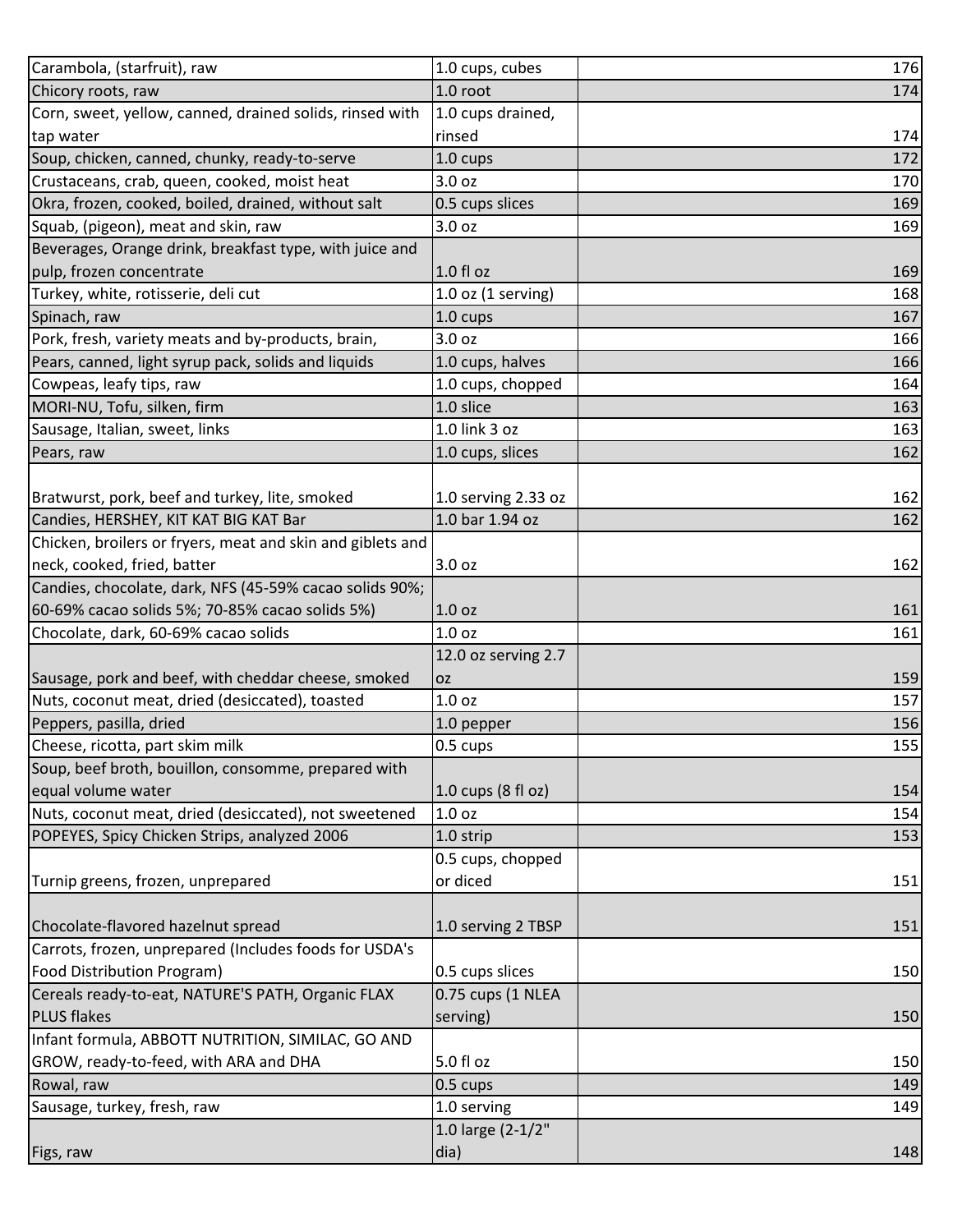| Blueberries, wild, canned, heavy syrup, drained                 | 1.0 cups             | 147 |
|-----------------------------------------------------------------|----------------------|-----|
| Cereals ready-to-eat, POST, HONEY BUNCHES OF OATS               | 1.0 cups (1 NLEA     |     |
| with vanilla bunches                                            | serving)             | 147 |
| Chicken, stewing, meat and skin, and giblets and neck,          |                      |     |
| cooked, stewed                                                  | 3.0 oz               | 145 |
| POPEYES, Mild Chicken Strips, analyzed 2006                     | 1.0 strip            | 145 |
| Lamb, New Zealand, imported, frozen, leg, whole (shank          |                      |     |
| and sirloin), separable lean and fat, trimmed to 1/8" fat,      | 3.0 oz               | 144 |
| Cereals, QUAKER, Instant Oatmeal Organic, Regular               | 1.0 packet           | 144 |
|                                                                 | 1.0 unit (yield from |     |
|                                                                 | 1 lb ready-to-cook   |     |
| Chicken, broilers or fryers, leg, meat only, cooked, fried      | chicken)             | 142 |
| Milk, canned, condensed, sweetened                              | $1.0 f$ l oz         | 142 |
| POPEYES, Coleslaw                                               | 1.0 package          | 142 |
| Cheese, cottage, lowfat, 2% milkfat                             | 4.0 oz               | 141 |
|                                                                 | 1.0 serving 4 oz     |     |
| Puddings, rice, ready-to-eat                                    | pudding cups         | 141 |
| Lamb, New Zealand, imported, frozen, loin, separable            |                      |     |
| lean and fat, trimmed to 1/8" fat, cooked, broiled              | 3.0 oz               | 139 |
| Blueberries, frozen, sweetened                                  | 1.0 cups, thawed     | 138 |
| Wheat flour, white, bread, enriched                             | 1.0 cups             | 137 |
|                                                                 | 1.0 serving 28       |     |
| Candies, dark chocolate coated coffee beans                     | pieces               | 137 |
| Beerwurst, beer salami, pork and beef                           | 2.0 oz               | 137 |
| Beerwurst, pork and beef                                        | 1.0 serving 2 oz     | 137 |
|                                                                 | 0.33 package (10     |     |
| Onions, frozen, whole, unprepared                               | oz)                  | 135 |
| Hormel Pillow Pak Sliced Turkey Pepperoni                       | 1.0 serving          | 135 |
| Chicken, skin (drumsticks and thighs), raw                      | 4.0 oz               | 134 |
| Candies, NESTLE, CRUNCH Bar and Dessert Topping                 | 1.0 bar 1.55 oz      | 134 |
| Wheat flour, white, all-purpose, unenriched                     | 1.0 cups             | 134 |
| Wheat flour, white, all-purpose, enriched, calcium-             | 1.0 cups             | 134 |
|                                                                 |                      |     |
| Ice creams, vanilla, light, no sugar added                      | 1.0 serving 1/2 cups | 133 |
| Apples, frozen, unsweetened, unheated (Includes foods           |                      |     |
| for USDA's Food Distribution Program)                           | 1.0 cups slices      | 133 |
|                                                                 | 1.0 piece (1/12 of   |     |
| Cake, chocolate, prepared from recipe without frosting          | $9"$ dia)            | 133 |
|                                                                 | 1.0 serving 2.1 oz   |     |
| Candies, NESTLE, BUTTERFINGER Bar                               | bar                  | 132 |
| Sausage, pork and turkey, pre-cooked                            | 1.0 serving          | 131 |
| Flan, caramel custard, dry mix                                  | 1.0 package (3 oz)   | 130 |
|                                                                 |                      |     |
| Pastrami, beef, 98% fat-free                                    | 1.0 serving 6 slices | 130 |
| Biscuits, mixed grain, refrigerated dough                       | 1.0 <sub>oz</sub>    | 129 |
|                                                                 | 0.5 cups (1 NLEA     |     |
| Cereals, QUAKER, QUAKER MultiGrain Oatmeal, dry                 | serving)             | 129 |
| Lamb, New Zealand, imported, frozen, shoulder, whole            |                      |     |
| (arm and blade), separable lean and fat, trimmed to 1/8" 3.0 oz |                      | 128 |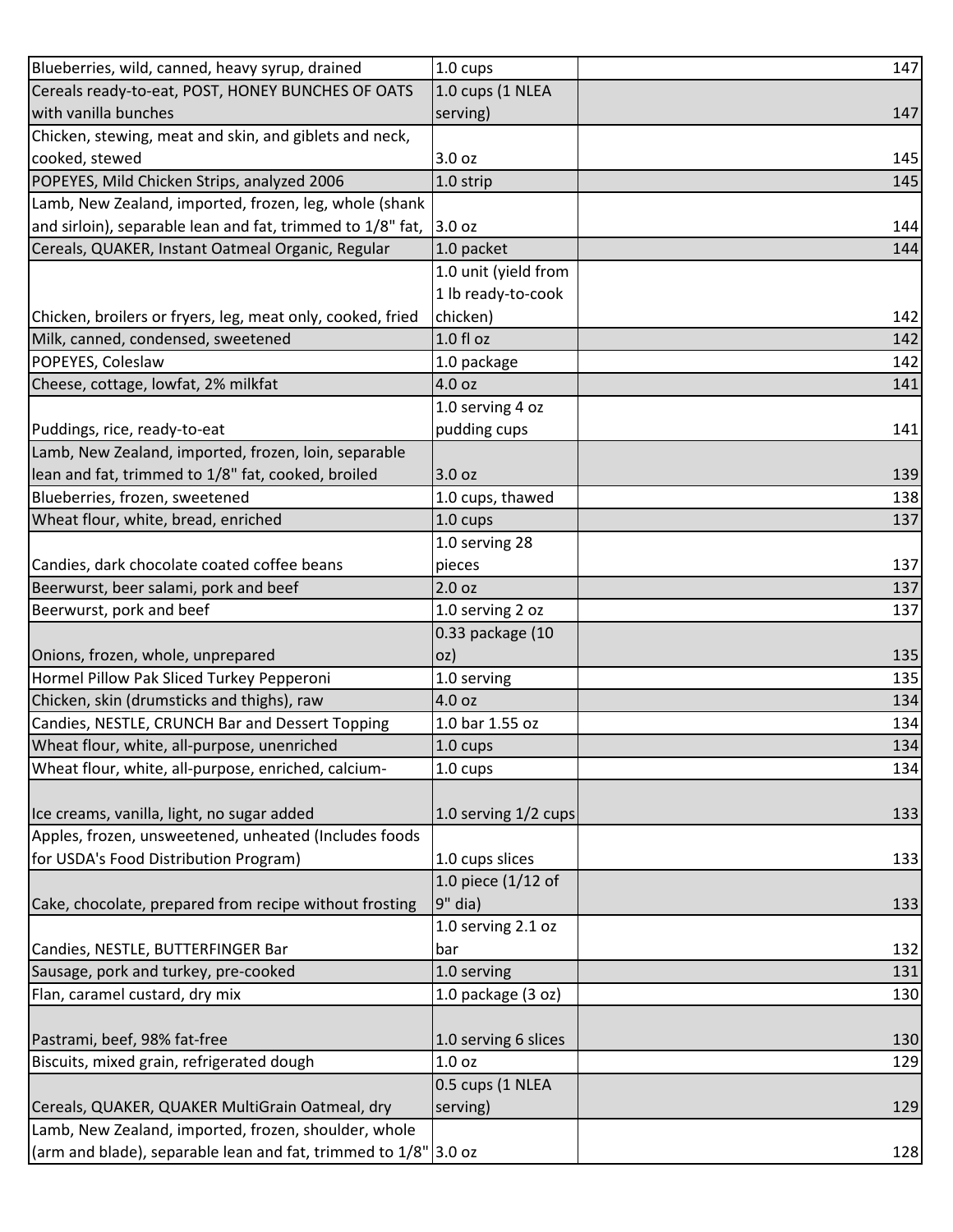| Fruit cocktail, (peach and pineapple and pear and grape              |                     |     |
|----------------------------------------------------------------------|---------------------|-----|
| and cherry), canned, extra light syrup, solids and liquids           | $0.5 \text{ cups}$  | 128 |
| Candies, MARS SNACKFOOD US, M & M's Milk Chocolate 1.0 package (1.69 |                     |     |
| Candies                                                              | oz)                 | 125 |
| Mung beans, mature seeds, sprouted, cooked, boiled,                  |                     |     |
| drained, without salt                                                | 1.0 cups            | 125 |
| Soup, cream of celery, canned, prepared with equal                   | 1.0 cups            | 124 |
| Candies, HERSHEY'S, ALMOND JOY BITES                                 | 18.0 pieces         | 122 |
| Snacks, pretzels, hard, whole-wheat including both                   |                     |     |
| salted and unsalted                                                  | 1.0 <sub>oz</sub>   | 122 |
| Dessert topping, powdered, 1.5 ounce prepared with                   | 1.0 cups            | 121 |
| Beverages, almond milk, sweetened, vanilla flavor, ready 8.0 fl oz   |                     | 120 |
| Nuts, almond butter, plain, with salt added                          | 1.0 tbsp            | 120 |
| Mollusks, oyster, eastern, wild, cooked, moist heat                  | 3.0 <sub>oz</sub>   | 118 |
|                                                                      | 0.33 package (10    |     |
| Onions, frozen, chopped, unprepared                                  | OZ)                 | 118 |
| Cheese, cottage, creamed, large or small curd                        | 4.0 oz              | 118 |
| Cream, fluid, light whipping                                         | 1.0 cups, whipped   | 116 |
| Bread, pound cake type, pan de torta salvadoran                      | 1.0 serving         | 116 |
|                                                                      | 6.0 cracker 1       |     |
| Crackers, cheese, sandwich-type with cheese filling                  | cracker = $6.5g$    | 115 |
| Cream, fluid, heavy whipping                                         | 1.0 cups, whipped   | 114 |
| Fish, ocean perch, Atlantic, cooked, dry heat                        | 1.0 fillet          | 113 |
| Seeds, sesame flour, low-fat                                         | 1.0 <sub>oz</sub>   | 113 |
| Snacks, tortilla chips, low fat, made with olestra, nacho            | 1.0 <sub>oz</sub>   | 112 |
| Chicory, witloof, raw                                                | 1.0 head            | 112 |
| Sausage, turkey, hot, smoked                                         | 2.0 <sub>oz</sub>   | 110 |
| Snacks, potato chips, made from dried potatoes, cheese-              | 1.0 <sub>oz</sub>   | 108 |
| Leeks, (bulb and lower leaf-portion), cooked, boiled,                |                     |     |
| drained, without salt                                                | 1.0 leek            | 108 |
| <b>Bacon and beef sticks</b>                                         | 1.0 <sub>oz</sub>   | 108 |
| Bagels, plain, enriched, with calcium propionate                     |                     |     |
| (includes onion, poppy, sesame)                                      | 1.0 bagel           | 106 |
| Milk, canned, evaporated, nonfat, with added vitamin A               |                     |     |
| and vitamin D                                                        | 1.0 fl oz           | 106 |
| Arrowhead, cooked, boiled, drained, without salt                     | 1.0 medium          | 106 |
| Bologna, meat and poultry                                            | 1.0 slice           | 106 |
| Mollusks, oyster, eastern, farmed, raw                               | 3.0 <sub>oz</sub>   | 105 |
| POPEYES, biscuit                                                     | 1.0 biscuit         | 104 |
| Cheese, cottage, creamed, with fruit                                 | 4.0 oz              | 102 |
| Cheese, cheddar (Includes foods for USDA's Food                      |                     |     |
| Distribution Program)                                                | 1.0 cups, diced     | 100 |
| Lamb, New Zealand, imported, frozen, foreshank,                      |                     |     |
| separable lean and fat, trimmed to 1/8" fat, cooked,                 | 3.0 oz              | 100 |
| Kanpyo, (dried gourd strips)                                         | 1.0 strip           | 100 |
|                                                                      | 0.12 pie 1 pie (1/8 |     |
| Pie, Dutch Apple, Commercially Prepared                              | of 9" pie)          | 100 |
| Apples, raw, without skin                                            | 1.0 cups slices     | 99  |
| Soup, beef noodle, canned, condensed                                 | 0.5 cups            | 99  |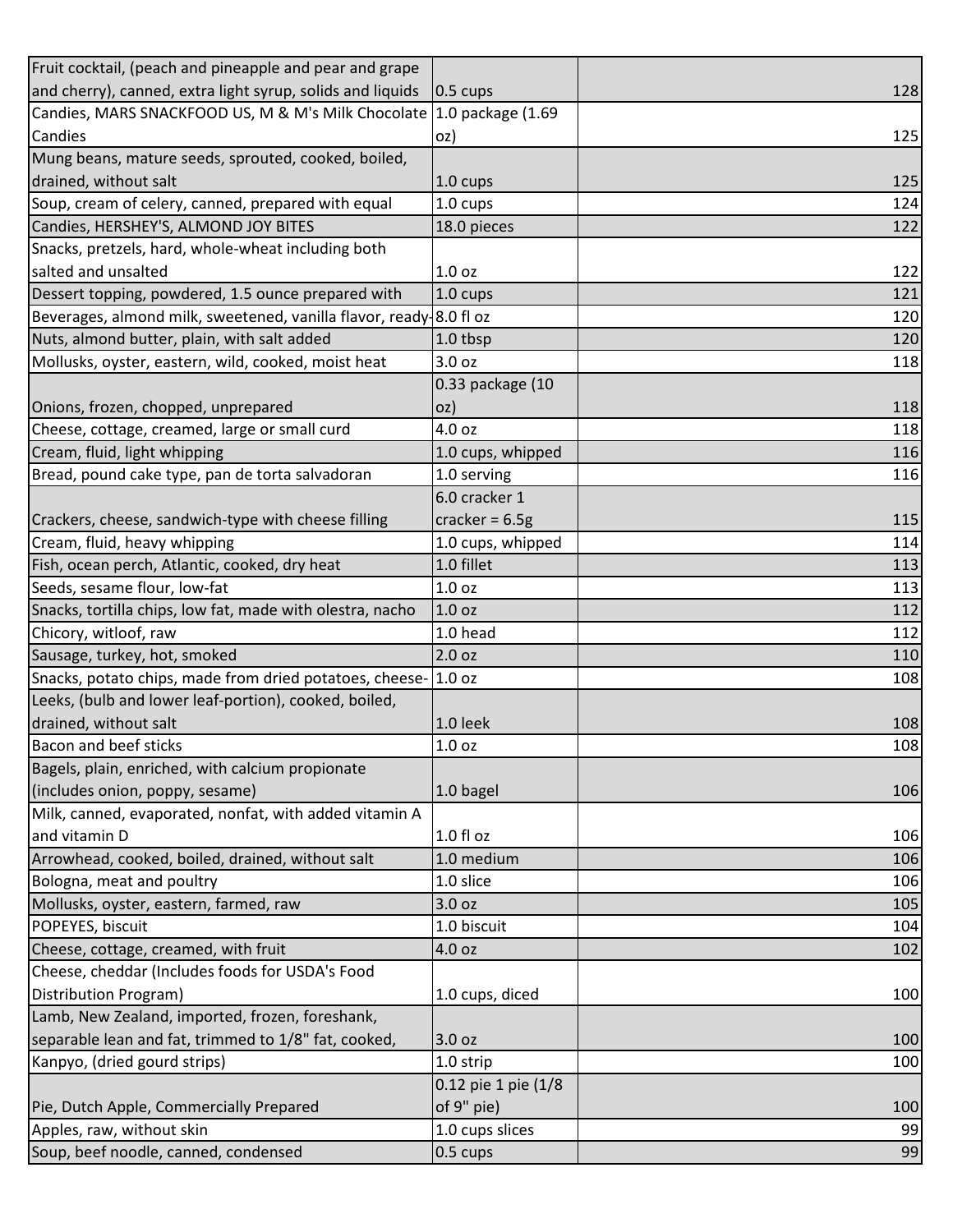| Cookies, molasses                                           | 1.0 oz               | 98 |
|-------------------------------------------------------------|----------------------|----|
| Cheese, cottage, lowfat, 1% milkfat                         | 4.0 oz               | 97 |
| Lamb, Australian, imported, fresh, leg, center slice, bone- |                      |    |
| in, separable lean only, trimmed to 1/8" fat, raw           | 1.0 <sub>oz</sub>    | 97 |
| Fish, herring, Atlantic, pickled                            | 1.0 cups             | 97 |
|                                                             | 16.0 crackers 1      |    |
| Crackers, wheat, regular                                    | serving              | 96 |
| Milk, canned, evaporated, with added vitamin D and          |                      |    |
| without added vitamin A                                     | $1.0 f$ l oz         | 95 |
| Salami, Italian, pork                                       | 1.0 <sub>oz</sub>    | 95 |
| Cheese, swiss                                               | 1.0 cups, diced      | 95 |
| Cookies, brownies, dry mix, sugar free                      | 1.0 <sub>oz</sub>    | 95 |
| Game meat, bison, top sirloin, separable lean only,         |                      |    |
| trimmed to 0" fat, raw                                      | 1.0 <sub>oz</sub>    | 95 |
| Biscuits, plain or buttermilk, refrigerated dough, higher   | 1.0 biscuit          | 94 |
| Liverwurst spread                                           | $0.25$ cups          | 94 |
| Noodles, japanese, somen, dry                               | 2.0 <sub>oz</sub>    | 93 |
| Lamb, Australian, imported, fresh, leg, shank half,         |                      |    |
| separable lean only, trimmed to 1/8" fat, raw               | 1.0 <sub>oz</sub>    | 93 |
| Barbecue loaf, pork, beef                                   | 1.0 oz               | 93 |
| Lamb, Australian, imported, fresh, leg, whole (shank and    |                      |    |
| sirloin), separable lean only, trimmed to 1/8" fat, raw     | 1.0 <sub>oz</sub>    | 93 |
|                                                             |                      |    |
| Cheese, feta                                                | 1.0 cups, crumbled   | 93 |
| Snacks, oriental mix, rice-based                            | 1.0 oz               | 93 |
| Lamb, Australian, imported, fresh, leg, sirloin half,       |                      |    |
| boneless, separable lean only, trimmed to 1/8" fat, raw     | 1.0 <sub>oz</sub>    | 93 |
| Noodles, egg, dry, unenriched                               | 1.0 cups             | 93 |
| Lamb, Australian, imported, fresh, loin, separable lean     |                      |    |
| only, trimmed to 1/8" fat, raw                              | 1.0 <sub>oz</sub>    | 93 |
| Fish, herring, Atlantic, raw                                | 1.0 oz, boneless     | 93 |
| Bread, protein (includes gluten)                            | 1.0 oz               | 91 |
| Ham, honey, smoked, cooked                                  | $1.0$ oz (1 serving) | 91 |
| Lamb, Australian, imported, fresh, composite of             |                      |    |
| trimmed retail cuts, separable lean only, trimmed to        | 1.0 <sub>oz</sub>    | 91 |
|                                                             | 0.75 cups (1 NLEA    |    |
| Cereals ready-to-eat, QUAKER, QUAKER OAT LIFE, plain        | serving)             | 91 |
| Lamb, Australian, imported, fresh, leg, center slice, bone- |                      |    |
| in, separable lean and fat, trimmed to 1/8" fat, raw        | 1.0 <sub>oz</sub>    | 90 |
| Pancakes, buckwheat, dry mix, incomplete                    | 1.0 oz               | 90 |
| Veal, shank (fore and hind), separable lean only, raw       | 1.0 <sub>oz</sub>    | 90 |
| Veal, shank (fore and hind), separable lean and fat, raw    | 1.0 oz               | 89 |
| Cream, whipped, cream topping, pressurized                  | 1.0 cups             | 88 |
|                                                             |                      |    |
| Gourd, white-flowered (calabash), raw                       | 0.5 cups (1" pieces) | 87 |
| Martha White Foods, Martha White's Buttermilk Biscuit       | 1.0 serving          | 87 |
| Nuts, chestnuts, chinese, boiled and steamed                | 1.0 oz               | 87 |
|                                                             | 3.0 tbsp (1 NLEA     |    |
| Cereals, MALT-O-MEAL, chocolate, dry                        | serving)             | 86 |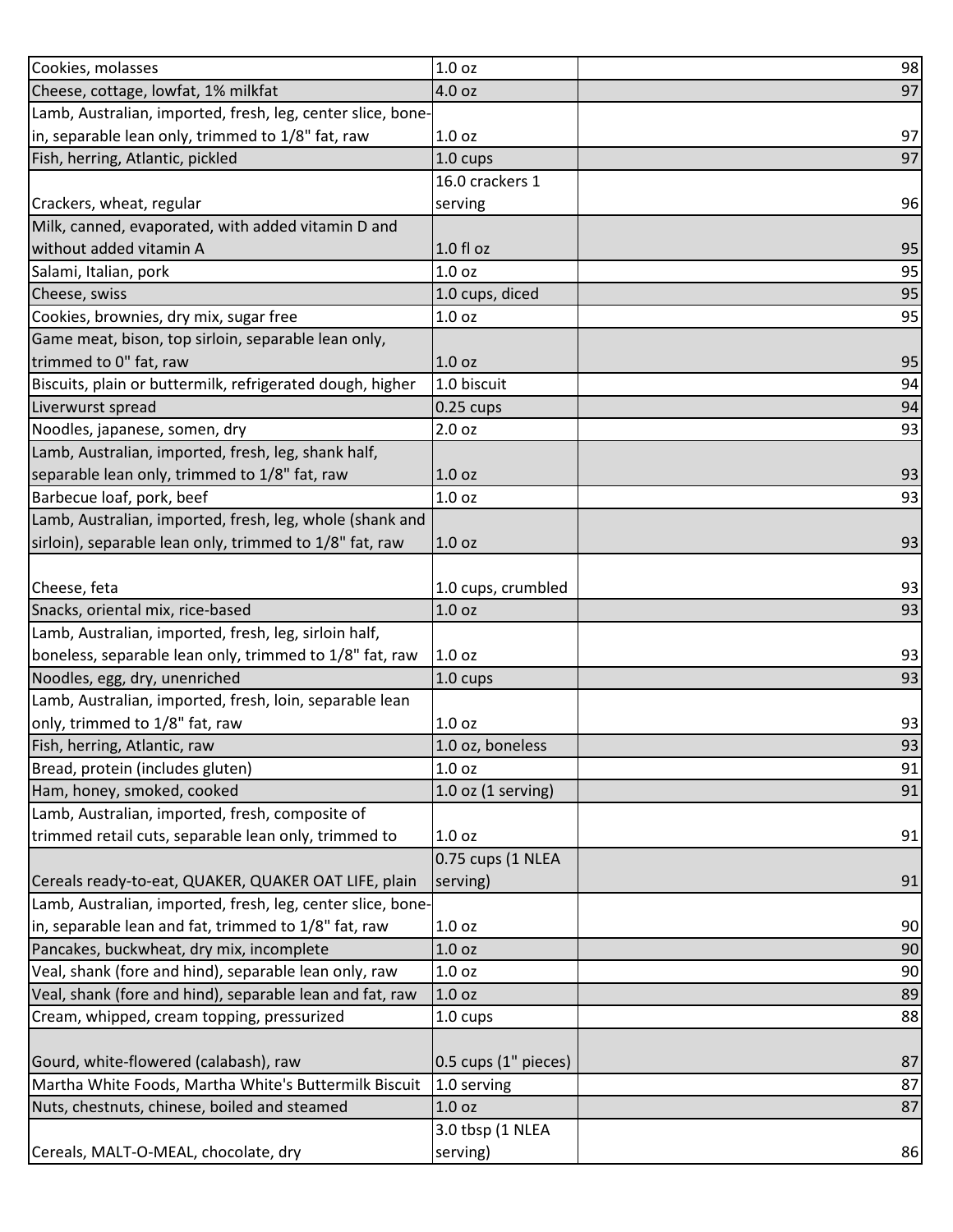| Cheese, mozzarella, whole milk                           | 1.0 cups, shredded   | 85 |
|----------------------------------------------------------|----------------------|----|
|                                                          | 0.75 cups (1 NLEA    |    |
| Cereals ready-to-eat, BARBARA'S PUFFINS, original        | serving)             | 85 |
|                                                          | 1.0 unit (yield from |    |
|                                                          | 1 lb ready-to-cook   |    |
| Chicken, broilers or fryers, back, meat and skin, raw    | chicken)             | 85 |
| Lamb, Australian, imported, fresh, shoulder, blade,      |                      |    |
| separable lean only, trimmed to 1/8" fat, raw            | 1.0 <sub>oz</sub>    | 84 |
| Cookies, chocolate sandwich, with creme filling, regular | 3.0 cookie           | 84 |
| Mollusks, oyster, Pacific, raw                           | 1.0 medium           | 84 |
| Cereals ready-to-eat, QUAKER, Maple Brown Sugar LIFE     | 0.75 cups (1 NLEA    |    |
| Cereal                                                   | serving)             | 84 |
| Cookies, chocolate sandwich, with creme filling, special | 1.0 <sub>oz</sub>    | 84 |
| Lamb, Australian, imported, fresh, foreshank, separable  |                      |    |
| lean only, trimmed to 1/8" fat, raw                      | 1.0 <sub>oz</sub>    | 84 |
| Cookies, peanut butter sandwich, special dietary         | 1.0 <sub>oz</sub>    | 83 |
| Fish, cisco, smoked                                      | 1.0 <sub>oz</sub>    | 83 |
| Snacks, granola bars, soft, uncoated, peanut butter      | 1.0 bar $(1 oz)$     | 81 |
| Bread, whole-wheat, commercially prepared                | 1.0 slice            | 81 |
| Onions, dehydrated flakes                                | 1.0 tbsp             | 81 |
| Veal, breast, whole, boneless, separable lean and fat,   | 1.0 <sub>oz</sub>    | 81 |
| Beverages, V8 SPLASH Juice Drinks, Diet Tropical Blend   | 1.0 serving 8 oz     | 81 |
| Soup, cream of mushroom, canned, condensed               | 0.5 cups             | 81 |
| Fish, roe, mixed species, cooked, dry heat               | 1.0 <sub>oz</sub>    | 80 |
|                                                          | 1.0 serving 2.13 oz  |    |
| Candies, MARS SNACKFOOD US, 3 MUSKETEERS Bar             | <b>bar</b>           | 80 |
|                                                          | 1.0 serving (1 hot   |    |
| Frankfurter, meat                                        | dog)                 | 79 |
| Endive, raw                                              | 0.5 cups, chopped    | 78 |
| Broccoli raab, raw                                       | 1.0 cups chopped     | 78 |
|                                                          | 1.0 container        |    |
| Puddings, tapioca, ready-to-eat, fat free                | refrigerated 4 oz    | 78 |
| Cranberry sauce, canned, sweetened                       | 1.0 cups             | 78 |
| Bologna, pork and turkey, lite                           | 1.0 serving 2 oz     | 77 |
| Snacks, tortilla chips, nacho-flavor, reduced fat        | 1.0 <sub>oz</sub>    | 77 |
| Cream puff, eclair, custard or cream filled, iced        | 4.0 oz               | 77 |
| Lamb, Australian, imported, fresh, foreshank, separable  |                      |    |
| lean and fat, trimmed to 1/8" fat, raw                   | 1.0 <sub>oz</sub>    | 77 |
| Lamb, Australian, imported, fresh, shoulder, whole (arm  |                      |    |
| and blade), separable lean and fat, trimmed to 1/8" fat, | 1.0 <sub>oz</sub>    | 76 |
| Soup, chicken gumbo, canned, condensed                   | 0.5 cups (4 fl oz)   | 76 |
| Bread, irish soda, prepared from recipe                  | 1.0 oz               | 75 |
| Cheese, American, nonfat or fat free                     | 1.0 serving          | 75 |
| Lamb, Australian, imported, fresh, shoulder, blade,      |                      |    |
| separable lean and fat, trimmed to 1/8" fat, raw         | 1.0 <sub>oz</sub>    | 74 |
| Egg substitute, powder                                   | 0.35 oz              | 74 |
| Snacks, tortilla chips, ranch-flavor                     | 1.0 <sub>oz</sub>    | 73 |
| Kale, raw                                                | 1.0 cups             | 73 |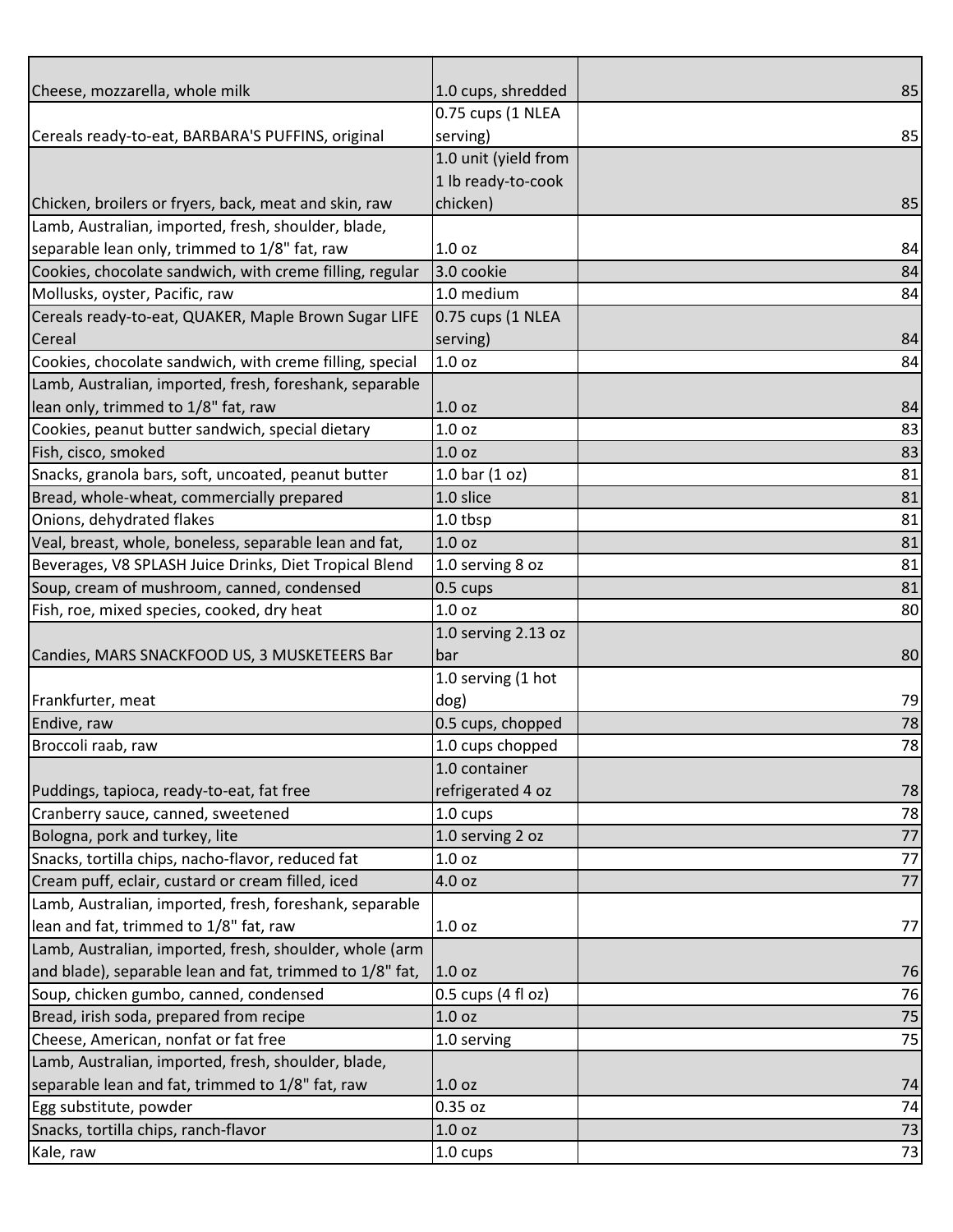| 1.0 pita, large (6-<br>$1/2$ " dia)<br>Bread, pita, white, enriched<br>Dessert topping, powdered<br>1.0 <sub>oz</sub><br>Pork, fresh, variety meats and by-products, feet, raw<br>4.0 oz<br>Frostings, coconut-nut, ready-to-eat<br>0.08 package<br>1.0 bar (1.5 oz)<br>Candies, NESTLE, 100 GRAND Bar<br>Egg, whole, cooked, fried<br>1.0 large<br>Bread, stuffing, dry mix<br>1.0 <sub>oz</sub><br>Cereals, corn grits, white, regular and quick, enriched,<br>cooked with water, with salt<br>1.0 cups<br>Cereals, corn grits, white, regular and quick, enriched,<br>cooked with water, without salt<br>1.0 cups<br>Syrups, table blends, pancake, with 2% maple, with | Cheese, blue    | 1.0 oz   | 73     |
|----------------------------------------------------------------------------------------------------------------------------------------------------------------------------------------------------------------------------------------------------------------------------------------------------------------------------------------------------------------------------------------------------------------------------------------------------------------------------------------------------------------------------------------------------------------------------------------------------------------------------------------------------------------------------|-----------------|----------|--------|
|                                                                                                                                                                                                                                                                                                                                                                                                                                                                                                                                                                                                                                                                            |                 |          |        |
|                                                                                                                                                                                                                                                                                                                                                                                                                                                                                                                                                                                                                                                                            |                 |          | 72     |
|                                                                                                                                                                                                                                                                                                                                                                                                                                                                                                                                                                                                                                                                            |                 |          | 71     |
|                                                                                                                                                                                                                                                                                                                                                                                                                                                                                                                                                                                                                                                                            |                 |          | 71     |
|                                                                                                                                                                                                                                                                                                                                                                                                                                                                                                                                                                                                                                                                            |                 |          | $71\,$ |
|                                                                                                                                                                                                                                                                                                                                                                                                                                                                                                                                                                                                                                                                            |                 |          | 70     |
|                                                                                                                                                                                                                                                                                                                                                                                                                                                                                                                                                                                                                                                                            |                 |          | 70     |
|                                                                                                                                                                                                                                                                                                                                                                                                                                                                                                                                                                                                                                                                            |                 |          | 70     |
|                                                                                                                                                                                                                                                                                                                                                                                                                                                                                                                                                                                                                                                                            |                 |          |        |
|                                                                                                                                                                                                                                                                                                                                                                                                                                                                                                                                                                                                                                                                            |                 |          | 69     |
|                                                                                                                                                                                                                                                                                                                                                                                                                                                                                                                                                                                                                                                                            |                 |          |        |
|                                                                                                                                                                                                                                                                                                                                                                                                                                                                                                                                                                                                                                                                            |                 |          | 69     |
|                                                                                                                                                                                                                                                                                                                                                                                                                                                                                                                                                                                                                                                                            |                 |          |        |
|                                                                                                                                                                                                                                                                                                                                                                                                                                                                                                                                                                                                                                                                            | added potassium | 1.0 cups | 69     |
| 1.0 large<br>Egg, whole, cooked, poached                                                                                                                                                                                                                                                                                                                                                                                                                                                                                                                                                                                                                                   |                 |          | 69     |
| Egg, whole, raw, fresh<br>1.0 large                                                                                                                                                                                                                                                                                                                                                                                                                                                                                                                                                                                                                                        |                 |          | 69     |
| 0.5 cups (4 fl oz)<br>Soup, onion, canned, condensed                                                                                                                                                                                                                                                                                                                                                                                                                                                                                                                                                                                                                       |                 |          | 69     |
| 1.0 cups, diced<br>Cheese, mexican, queso chihuahua                                                                                                                                                                                                                                                                                                                                                                                                                                                                                                                                                                                                                        |                 |          | 69     |
| 1.0 muffin small<br>Muffin, blueberry, commercially prepared, low-fat                                                                                                                                                                                                                                                                                                                                                                                                                                                                                                                                                                                                      |                 |          | 68     |
| Bread, cornbread, dry mix, prepared with 2% milk, 80%                                                                                                                                                                                                                                                                                                                                                                                                                                                                                                                                                                                                                      |                 |          |        |
| 1.0 muffin<br>margarine, and eggs                                                                                                                                                                                                                                                                                                                                                                                                                                                                                                                                                                                                                                          |                 |          | 68     |
| Tamarind nectar, canned<br>1.0 cups                                                                                                                                                                                                                                                                                                                                                                                                                                                                                                                                                                                                                                        |                 |          | 68     |
| 1.0 piece (1/12 of                                                                                                                                                                                                                                                                                                                                                                                                                                                                                                                                                                                                                                                         |                 |          |        |
| 10" dia)<br>Cake, angelfood, dry mix, prepared                                                                                                                                                                                                                                                                                                                                                                                                                                                                                                                                                                                                                             |                 |          | 68     |
| Lamb, shoulder, blade, separable lean and fat, trimmed                                                                                                                                                                                                                                                                                                                                                                                                                                                                                                                                                                                                                     |                 |          |        |
| to 1/8" fat, choice, raw<br>1.0 <sub>oz</sub>                                                                                                                                                                                                                                                                                                                                                                                                                                                                                                                                                                                                                              |                 |          | 66     |
| Cookies, oatmeal, with raisins<br>1.0 <sub>oz</sub>                                                                                                                                                                                                                                                                                                                                                                                                                                                                                                                                                                                                                        |                 |          | 65     |
| Tortillas, ready-to-bake or -fry, flour, shelf stable<br>1.0 tortilla                                                                                                                                                                                                                                                                                                                                                                                                                                                                                                                                                                                                      |                 |          | 65     |
| Focaccia, Italian flatbread, plain<br>1.0 piece                                                                                                                                                                                                                                                                                                                                                                                                                                                                                                                                                                                                                            |                 |          | 65     |
| 1.0 slice (average                                                                                                                                                                                                                                                                                                                                                                                                                                                                                                                                                                                                                                                         |                 |          |        |
| Bread, pan dulce, sweet yeast bread<br>weight of 1 slice)                                                                                                                                                                                                                                                                                                                                                                                                                                                                                                                                                                                                                  |                 |          | 65     |
| 0.75 cups (1 NLEA                                                                                                                                                                                                                                                                                                                                                                                                                                                                                                                                                                                                                                                          |                 |          |        |
| Cereals ready-to-eat, QUAKER, QUAKER CRUNCHY BRAN<br>serving)                                                                                                                                                                                                                                                                                                                                                                                                                                                                                                                                                                                                              |                 |          | 65     |
| Crackers, rye, wafers, seasoned<br>$0.5$ oz                                                                                                                                                                                                                                                                                                                                                                                                                                                                                                                                                                                                                                |                 |          | 64     |
| 0.25 cups (1 NLEA                                                                                                                                                                                                                                                                                                                                                                                                                                                                                                                                                                                                                                                          |                 |          |        |
| Cereals, CREAM OF RICE, dry<br>serving)                                                                                                                                                                                                                                                                                                                                                                                                                                                                                                                                                                                                                                    |                 |          | 64     |
| Milk shakes, thick chocolate<br>$1.0 f$ l oz                                                                                                                                                                                                                                                                                                                                                                                                                                                                                                                                                                                                                               |                 |          | 64     |
| Biscuits, plain or buttermilk, frozen, baked<br>1.0 <sub>oz</sub>                                                                                                                                                                                                                                                                                                                                                                                                                                                                                                                                                                                                          |                 |          | 64     |
| Beverages, coffee, instant, decaffeinated, powder<br>1.0 tsp rounded                                                                                                                                                                                                                                                                                                                                                                                                                                                                                                                                                                                                       |                 |          | 63     |
| Bologna, pork, turkey and beef<br>1.0 oz                                                                                                                                                                                                                                                                                                                                                                                                                                                                                                                                                                                                                                   |                 |          | 63     |
| Spices, turmeric, ground<br>$1.0$ tsp                                                                                                                                                                                                                                                                                                                                                                                                                                                                                                                                                                                                                                      |                 |          | 62     |
| 1.0 unit (yield from                                                                                                                                                                                                                                                                                                                                                                                                                                                                                                                                                                                                                                                       |                 |          |        |
| 1 lb ready-to-cook<br>Chicken, broilers or fryers, drumstick, meat only,                                                                                                                                                                                                                                                                                                                                                                                                                                                                                                                                                                                                   |                 |          |        |
| cooked, fried<br>chicken)                                                                                                                                                                                                                                                                                                                                                                                                                                                                                                                                                                                                                                                  |                 |          | 62     |
| 1.0 piece (1/12 of                                                                                                                                                                                                                                                                                                                                                                                                                                                                                                                                                                                                                                                         |                 |          |        |
| 8" dia)<br>Cake, yellow, prepared from recipe without frosting                                                                                                                                                                                                                                                                                                                                                                                                                                                                                                                                                                                                             |                 |          | 62     |
| Snacks, fruit leather, rolls<br>1.0 large                                                                                                                                                                                                                                                                                                                                                                                                                                                                                                                                                                                                                                  |                 |          | 62     |
| Candies, MOUNDS Candy Bar<br>1.0 bar snack size                                                                                                                                                                                                                                                                                                                                                                                                                                                                                                                                                                                                                            |                 |          | 61     |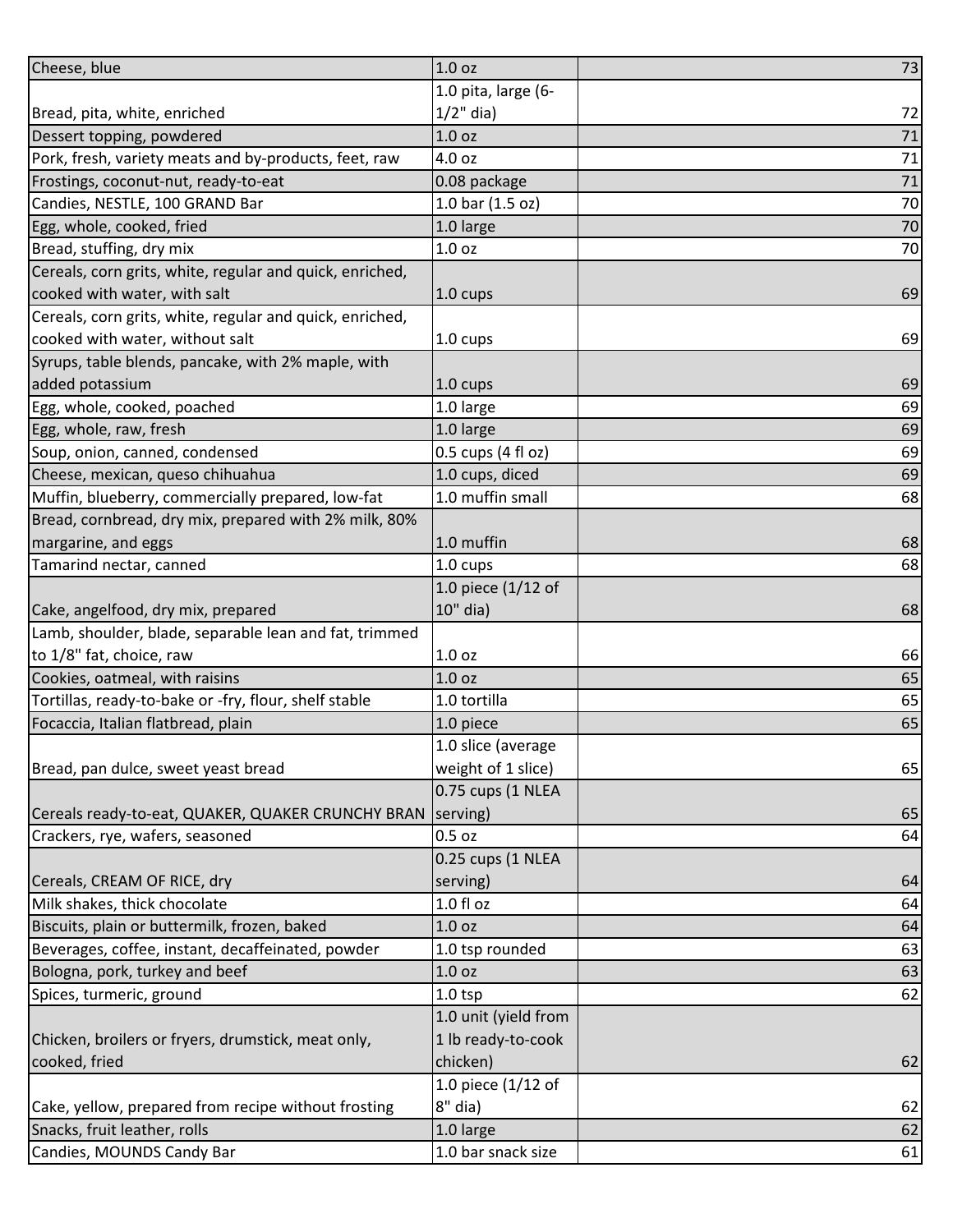| Crackers, standard snack-type, sandwich, with cheese      | $0.5$ oz             | 61 |
|-----------------------------------------------------------|----------------------|----|
| Noodles, egg, unenriched, cooked, without added salt      | 1.0 cups             | 61 |
| Cookies, chocolate wafers                                 | 1.0 <sub>oz</sub>    | 60 |
| Cookies, chocolate chip, refrigerated dough               | 1.0 serving          | 59 |
| Noodles, egg, spinach, enriched, cooked                   | 1.0 cups             | 59 |
| Beverages, V8 SPLASH Smoothies, Peach Mango               | 1.0 serving 8 oz     | 59 |
| Beverages, V8 SPLASH Smoothies, Strawberry Banana         | 1.0 serving 8 oz     | 59 |
| Cookies, fig bars                                         | 1.0 <sub>oz</sub>    | 59 |
| Soup, cream of shrimp, canned, prepared with equal        | 1.0 cups             | 59 |
| Bread, stuffing, cornbread, dry mix                       | 1.0 <sub>oz</sub>    | 58 |
| Cookies, peanut butter, commercially prepared, regular    | 1.0 <sub>oz</sub>    | 57 |
| Braunschweiger (a liver sausage), pork                    | 1.0 <sub>oz</sub>    | 56 |
|                                                           | 0.75 cups (1 NLEA    |    |
| Cereals ready-to-eat, POST, COCOA PEBBLES                 | serving)             | 56 |
| Pork, fresh, variety meats and by-products, pancreas,     | 1.0 <sub>oz</sub>    | 56 |
| Rice, white, long-grain, regular, cooked, unenriched,     | 1.0 cups             | 55 |
| Cereals ready-to-eat, POST HONEY BUNCHES OF OATS          | 0.75 cups (1 NLEA    |    |
| with cinnamon bunches                                     | serving)             | 55 |
| Fish, mackerel, jack, canned, drained solids              | 1.0 oz, boneless     | 55 |
|                                                           | 1.0 cups (1 NLEA     |    |
| Cereals ready-to-eat, QUAKER, QUAKER Puffed Wheat         | serving)             | 55 |
| Cookies, peanut butter sandwich, regular                  | 1.0 <sub>oz</sub>    | 54 |
| Rice, white, medium-grain, cooked, unenriched             | $1.0 \text{ cups}$   | 54 |
| Egg, white, raw, fresh                                    | 1.0 large            | 54 |
| Fish, ocean perch, Atlantic, raw                          | 1.0 oz, boneless     | 53 |
| Cheese, camembert                                         | 1.0 <sub>oz</sub>    | 53 |
|                                                           | 1.0 unit (yield from |    |
|                                                           | 1 lb ready-to-cook   |    |
| Chicken, broilers or fryers, giblets, raw                 | chicken)             | 52 |
| Infant formula, ABBOTT NUTRITION, SIMILAC, For Spit       |                      |    |
| Up, powder, with ARA and DHA                              | $1.0$ scoop          | 52 |
| Puddings, chocolate, ready-to-eat                         | 1.0 <sub>oz</sub>    | 52 |
| Candies, fudge, chocolate, with nuts, prepared-from-      | 1.0 <sub>oz</sub>    | 52 |
| Archway Home Style Cookies, Iced Oatmeal                  | 1.0 serving          | 52 |
| Veal, breast, separable fat, cooked                       | 1.0 <sub>oz</sub>    | 51 |
| Cereals, corn grits, yellow, regular and quick, enriched, |                      |    |
| cooked with water, without salt                           | 1.0 cups             | 51 |
| Noodles, japanese, somen, cooked                          | 1.0 cups             | 51 |
| Snacks, pork skins, barbecue-flavor                       | 1.0 <sub>oz</sub>    | 51 |
| Snacks, corn-based, extruded, puffs or twists, cheese-    | 1.0 oz crunchy       |    |
| flavor                                                    | (about 21 pieces)    | 51 |
| Bread, cracked-wheat                                      | 1.0 <sub>oz</sub>    | 50 |
| Cookies, brownies, prepared from recipe                   |                      |    |
|                                                           | 1.0 oz               | 50 |
| Cookies, oatmeal, commercially prepared, special          | 1.0 <sub>oz</sub>    | 50 |
| Nabisco, Nabisco Grahams Crackers                         | 1.0 serving          | 50 |
| Cereals, CREAM OF RICE, cooked with water, with salt      | $1.0 \text{ cups}$   | 49 |
| Nuts, coconut cream, raw (liquid expressed from grated    | 1.0 tbsp             | 49 |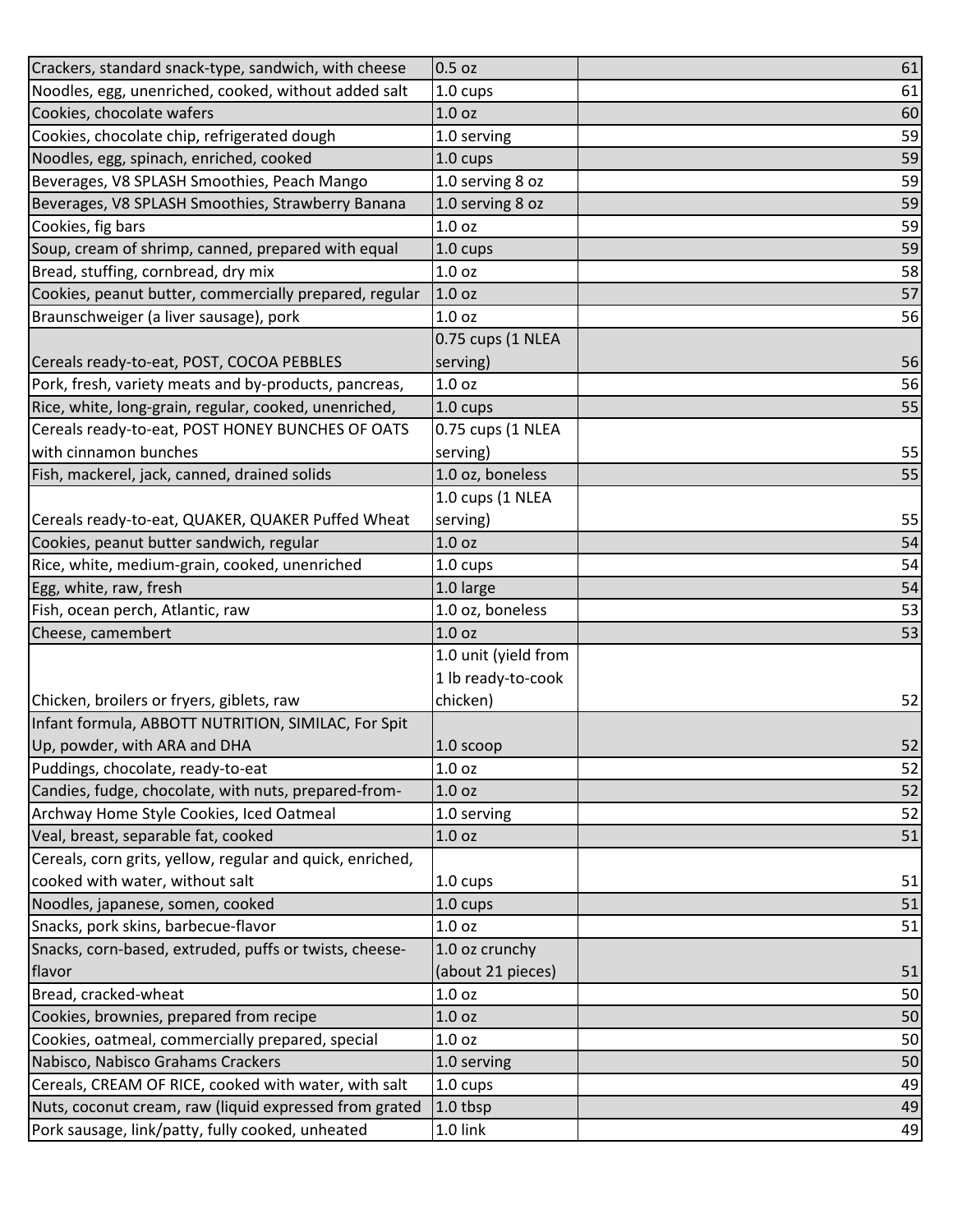| Cereals, CREAM OF WHEAT, instant, prepared with                        |                     |    |
|------------------------------------------------------------------------|---------------------|----|
| water, without salt                                                    | 1.0 cups            | 48 |
| Candies, YORK Peppermint Pattie                                        | 1.0 patty 1.5 oz    | 48 |
| Syrups, table blends, pancake                                          | 1.0 cups            | 47 |
| Cake, cherry fudge with chocolate frosting                             | 1.0 <sub>oz</sub>   | 47 |
| Bread, rye                                                             | 1.0 <sub>oz</sub>   | 47 |
| Snacks, crisped rice bar, chocolate chip                               | 1.0 bar $(1 oz)$    | 47 |
| Pie, banana cream, prepared from recipe                                | 1.0 <sub>oz</sub>   | 47 |
| Cookies, oatmeal, refrigerated dough, baked                            | 1.0 <sub>oz</sub>   | 46 |
| Cookies, chocolate chip, commercially prepared, regular, 1.0 serving 3 |                     |    |
| lower fat                                                              | cookies             | 46 |
|                                                                        | 1.0 cups (1 NLEA    |    |
| Cereals ready-to-eat, POST, Honeycomb Cereal                           | serving)            | 45 |
| Fish, flatfish (flounder and sole species), raw                        | 1.0 oz, boneless    | 45 |
| Lamb, New Zealand, imported, frozen, leg, whole (shank                 |                     |    |
| and sirloin), separable lean and fat, trimmed to 1/8" fat,             | 1.0 <sub>oz</sub>   | 45 |
|                                                                        |                     |    |
| Garlic bread, frozen                                                   | 1.0 slice presliced | 44 |
| Muffins, English, mixed-grain (includes granola)                       | 1.0 <sub>oz</sub>   | 44 |
| Bread, oatmeal, toasted                                                | 1.0 <sub>oz</sub>   | 44 |
| Crackers, wheat, sandwich, with cheese filling                         | $0.5$ oz            | 43 |
| Cheese, neufchatel                                                     | 1.0 <sub>oz</sub>   | 43 |
| Frostings, glaze, chocolate, prepared-from-recipe, with                |                     |    |
| butter, NFSMI Recipe No. C-32                                          | 2.0 tablespoon      | 43 |
| Soup, chicken with rice, canned, condensed                             | $0.5 \text{ cups}$  | 43 |
| Bologna, chicken, turkey, pork                                         | 1.0 serving         | 43 |
| Bread, reduced-calorie, wheat                                          | 1.0 <sub>oz</sub>   | 43 |
| Beverages, tea, instant, unsweetened, powder                           | 1.0 serving 1 tsp   | 42 |
| Cake, white, dry mix, special dietary (includes lemon-                 | 1.0 <sub>oz</sub>   | 42 |
| Crackers, wheat, sandwich, with peanut butter filling                  | $0.5$ oz            | 42 |
| Candies, YORK BITES                                                    | 15.0 pieces         | 42 |
| Cookies, sugar wafers with creme filling, regular                      | 3.0 cookies         | 42 |
| Bread, cornbread, prepared from recipe, made with low                  |                     |    |
| fat (2%) milk                                                          | 1.0 <sub>oz</sub>   | 42 |
| Bread, oat bran                                                        | 1.0 oz              | 42 |
| Cookies, oatmeal, refrigerated dough                                   | 1.0 <sub>oz</sub>   | 42 |
|                                                                        | 1.0 cups spiral     |    |
| Macaroni, vegetable, enriched, cooked                                  | shaped              | 42 |
| Toaster pastries, fruit, toasted (include apple, blueberry,            |                     |    |
| cherry, strawberry)                                                    | 1.0 pastry          | 41 |
| Bread, wheat                                                           | 1.0 slice           | 41 |
| Cream, fluid, light (coffee cream or table cream)                      | $1.0 f$ l oz        | 41 |
| Snacks, corn-based, extruded, onion-flavor                             | 1.0 <sub>oz</sub>   | 41 |
| Bread, cheese                                                          | 1.0 slice           | 40 |
| Cookies, oatmeal, commercially prepared, regular                       | 1.0 <sub>oz</sub>   | 40 |
|                                                                        | 11.0 crackers (1    |    |
| Crackers, cream, Gamesa Sabrosas                                       | NLEA serving)       | 40 |
| Cream, fluid, half and half                                            | $1.0 f$ l oz        | 40 |
| Archway Home Style Cookies, Date Filled Oatmeal                        | 1.0 serving         | 40 |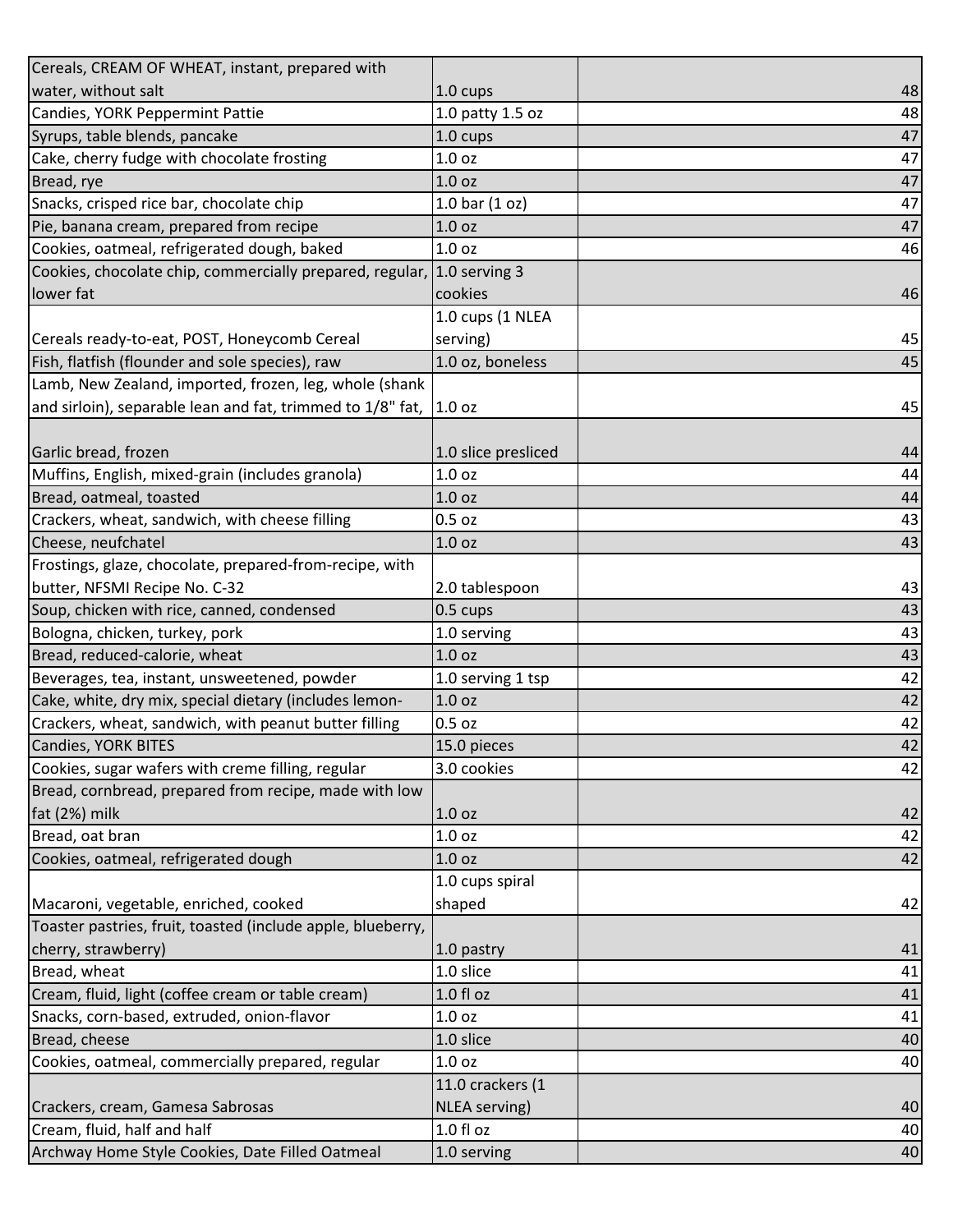| Bread, french or vienna, toasted (includes sourdough)           | 1.0 <sub>oz</sub>    | 40 |
|-----------------------------------------------------------------|----------------------|----|
| Lamb, New Zealand, imported, frozen, shoulder, whole            |                      |    |
| (arm and blade), separable lean and fat, trimmed to 1/8" 1.0 oz |                      | 39 |
| Cookies, chocolate sandwich, with extra creme filling           | 1.0 <sub>oz</sub>    | 39 |
| Keikitos (muffins), Latino bakery item                          | 1.0 piece            | 38 |
| Cheese, pasteurized process, American, fortified with           | 1.0 <sub>oz</sub>    | 37 |
| Croissants, cheese                                              | 1.0 <sub>oz</sub>    | 37 |
| Bread, white, commercially prepared, toasted                    | 1.0 <sub>oz</sub>    | 37 |
| Lamb, New Zealand, imported, frozen, foreshank,                 |                      |    |
| separable lean and fat, trimmed to 1/8" fat, raw                | 1.0 <sub>oz</sub>    | 37 |
| Candies, truffles, prepared-from-recipe                         | 1.0 piece            | 36 |
| Bread, white wheat                                              | 1.0 slice            | 36 |
| Danish pastry, cinnamon, enriched                               | 1.0 <sub>oz</sub>    | 35 |
| Bread, reduced-calorie, oatmeal                                 | 1.0 <sub>oz</sub>    | 35 |
| Archway Home Style Cookies, Iced Molasses                       | 1.0 serving          | 35 |
| Crackers, rusk toast                                            | $0.5$ oz             | 35 |
| Pancakes, plain, frozen, ready-to-heat, microwave               |                      |    |
| (includes buttermilk)                                           | 1.0 <sub>oz</sub>    | 35 |
| Croissants, butter                                              | 1.0 <sub>oz</sub>    | 33 |
|                                                                 |                      |    |
|                                                                 | 1.0 wing, bone and   |    |
|                                                                 | skin removed (yield  |    |
|                                                                 | from 1 lb ready-to-  |    |
| Chicken, broilers or fryers, wing, meat only, raw               | cook chicken)        | 33 |
| Cracker, meal                                                   | 1.0 <sub>oz</sub>    | 33 |
| Cake, coffeecake, cinnamon with crumb topping, dry              | 1.0 <sub>oz</sub>    | 32 |
| Lamb, Australian, imported, fresh, separable fat, raw           | 1.0 <sub>oz</sub>    | 32 |
| Popcorn, sugar syrup/caramel, fat-free                          | 1.0 <sub>oz</sub>    | 31 |
| Crackers, saltines, whole wheat (includes multi-grain)          | 1.0 serving          | 31 |
| Crackers, standard snack-type, sandwich, with peanut            | $0.5$ oz             | 31 |
| Archway Home Style Cookies, Molasses                            | 1.0 serving          | 30 |
| Cookies, peanut butter, commercially prepared, soft-            | 1.0 <sub>oz</sub>    | 30 |
| Salad dressing, thousand island dressing, reduced fat           | 1.0 tablespoon       | 30 |
| Spices, anise seed                                              | 1.0 tsp, whole       | 30 |
| Cake, shortcake, biscuit-type, prepared from recipe             | 1.0 <sub>oz</sub>    | 30 |
| Parmesan cheese topping, fat free                               | 1.0 tablespoon       | 30 |
|                                                                 | 1.0 mini bagel (2-   |    |
| Bagels, oat bran                                                | $1/2$ " dia)         | 30 |
| Egg, yolk, raw, frozen, sugared, pasteurized                    | 1.0 <sub>oz</sub>    | 30 |
| Archway Home Style Cookies, Raspberry Filled                    | 1.0 serving          | 30 |
| Beverages, V8 SPLASH Juice Drinks, Mango Peach                  | 1.0 serving 8 oz     | 29 |
| Cream substitute, liquid, with lauric acid oil and sodium       | 1.0 container,       |    |
| caseinate                                                       | individual           | 29 |
| Spices, caraway seed                                            | $1.0$ tsp            | 28 |
|                                                                 |                      |    |
| Chicken breast, oven-roasted, fat-free, sliced                  |                      |    |
|                                                                 | 1.0 serving 2 slices | 28 |
| Cake, sponge, commercially prepared                             | 1.0 <sub>oz</sub>    | 28 |
| Bagels, plain, enriched, with calcium propionate                | 1.0 mini bagel (2-   |    |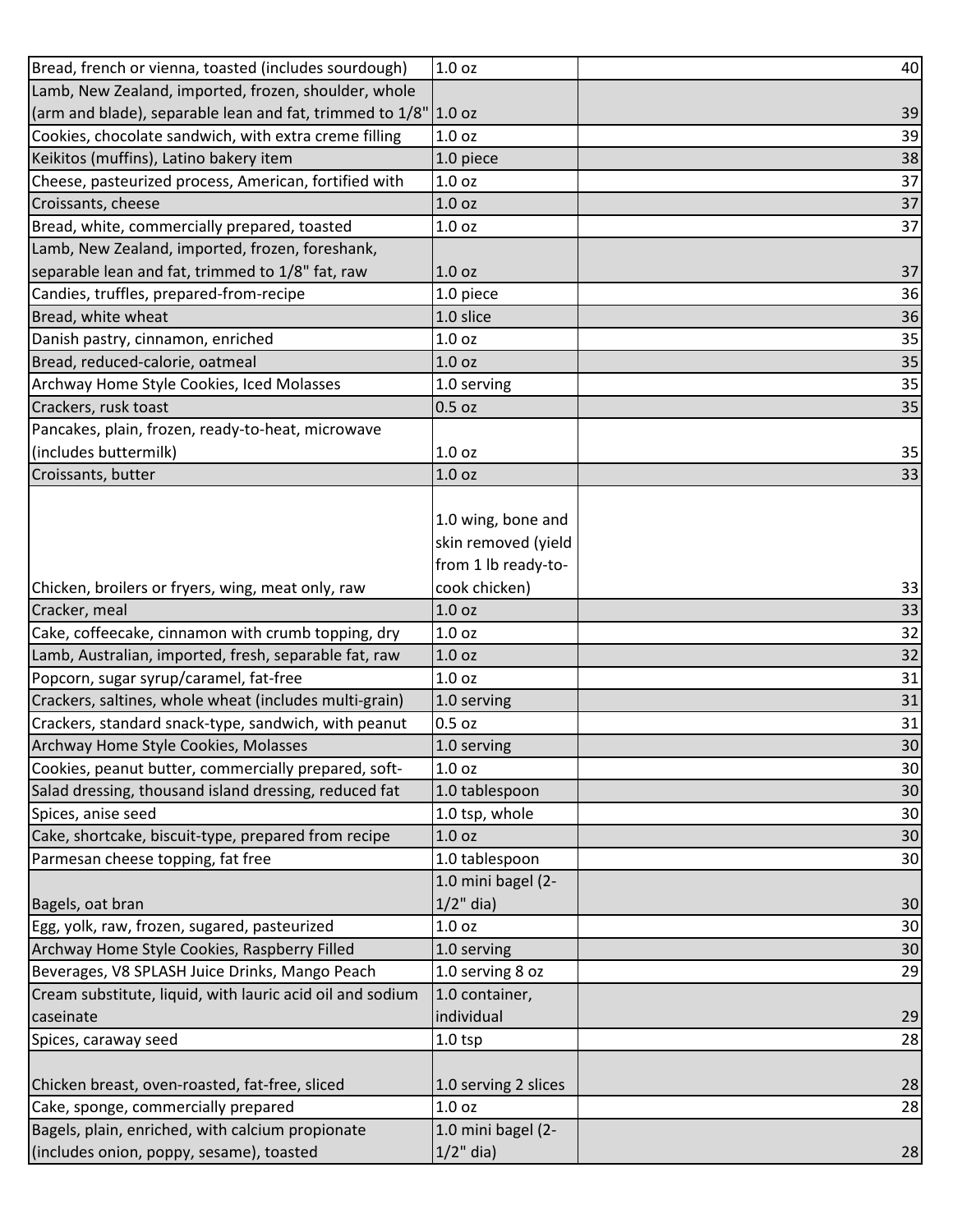| Danish pastry, cheese                                             | 1.0 oz             | 28 |
|-------------------------------------------------------------------|--------------------|----|
| Crackers, melba toast, rye (includes pumpernickel)                | $0.5$ oz           | 27 |
| Alcoholic beverage, pina colada, canned                           | 1.0 f1 oz          | 27 |
| Snacks, rice cakes, brown rice, buckwheat                         | 1.0 cake           | 27 |
| Snacks, rice cakes, brown rice, multigrain                        | 1.0 cake           | 26 |
| Papaya, canned, heavy syrup, drained                              | 1.0 piece          | 26 |
|                                                                   | 1.0 piece (1/12 of |    |
| Cake, angelfood, commercially prepared                            | 12 oz cake)        | 26 |
| Cookies, vanilla sandwich with creme filling                      | 1.0 <sub>oz</sub>  | 26 |
| Croutons, seasoned                                                | $0.5$ oz           | 26 |
| Cake, cheesecake, commercially prepared                           | 1.0 <sub>oz</sub>  | 26 |
| Croissants, apple                                                 | 1.0 <sub>oz</sub>  | 26 |
| Salad dressing, russian dressing, low calorie                     | 1.0 tablespoon     | 25 |
| Cookies, shortbread, commercially prepared, plain                 | 1.0 <sub>oz</sub>  | 25 |
| Snacks, rice cakes, brown rice, corn                              | 1.0 cake           | 25 |
| Cookies, sugar, commercially prepared, regular (includes          | 1.0 oz             | 25 |
| Gravy, brown instant, dry                                         | 1.0 serving        | 25 |
| Spices, ginger, ground                                            | $1.0$ tsp          | 24 |
| Salad dressing, sesame seed dressing, regular                     | 1.0 tablespoon     | 24 |
| Spices, curry powder                                              | $1.0$ tsp          | 23 |
| Infant formula, MEAD JOHNSON, ENFAMIL, Premature,                 |                    |    |
| with iron, 24 calories, ready-to-feed                             | $1.0 f$ l oz       | 23 |
| Infant formula, GERBER, GOOD START 2 Soy, with iron,              | 1.0 fl oz          | 23 |
| Pie, cherry, commercially prepared                                | 1.0 <sub>oz</sub>  | 23 |
| Crackers, cheese, regular                                         | $0.5$ oz           | 22 |
| Cake, coffeecake, creme-filled with chocolate frosting            | 1.0 <sub>oz</sub>  | 22 |
| Cookies, chocolate chip, commercially prepared, regular,          |                    |    |
| higher fat, enriched                                              | 1.0 cookie         | 22 |
| Infant formula, GERBER, GOOD START 2, PROTECT PLUS,               |                    |    |
| ready-to-feed                                                     | 1.0 fl oz          | 22 |
| Infant formula, ABBOTT NUTRITION, SIMILAC, Expert                 |                    |    |
| Care, Diarrhea, ready- to- feed with ARA and DHA                  | 1.0 fl oz          | 22 |
| Infant Formula, GERBER GOOD START 2, GENTLE PLUS,                 | 1.0 fl oz          | 22 |
| Bread, reduced-calorie, white                                     | 1.0 <sub>oz</sub>  | 22 |
| Nabisco, Nabisco Oreo Crunchies, Cookie Crumb Topping 1.0 serving |                    | 21 |
| Infant formula, ABBOTT NUTRITION, SIMILAC, For Spit               |                    |    |
| Up, ready-to-feed, with ARA and DHA                               | 1.0 f1 oz          | 21 |
| Alcoholic beverage, wine, table, white                            | 1.0 f1 oz          | 21 |
| Alcoholic beverage, wine, table, white, Chardonnay                | 1.0 f1 oz          | 21 |
| Cookies, shortbread, commercially prepared, pecan                 | 1.0 oz             | 21 |
| Cake, snack cakes, creme-filled, sponge                           | 1.0 <sub>oz</sub>  | 20 |
| Sour dressing, non-butterfat, cultured, filled cream-type         | 1.0 tbsp           | 19 |
| Cream, sour, reduced fat, cultured                                | 1.0 tbsp           | 19 |
| Seeds, safflower seed meal, partially defatted                    | 1.0 <sub>oz</sub>  | 19 |
| Nuts, coconut cream, canned, sweetened                            | 1.0 tbsp           | 19 |
| Cheese, cream                                                     | 1.0 tbsp           | 19 |
| Sauce, cheese, ready-to-serve                                     | $0.25$ cups        | 19 |
| Crackers, standard snack-type, regular                            | 5.0 crackers       | 19 |
| Beverages, cranberry-apricot juice drink, bottled                 | 1.0 f1 oz          | 19 |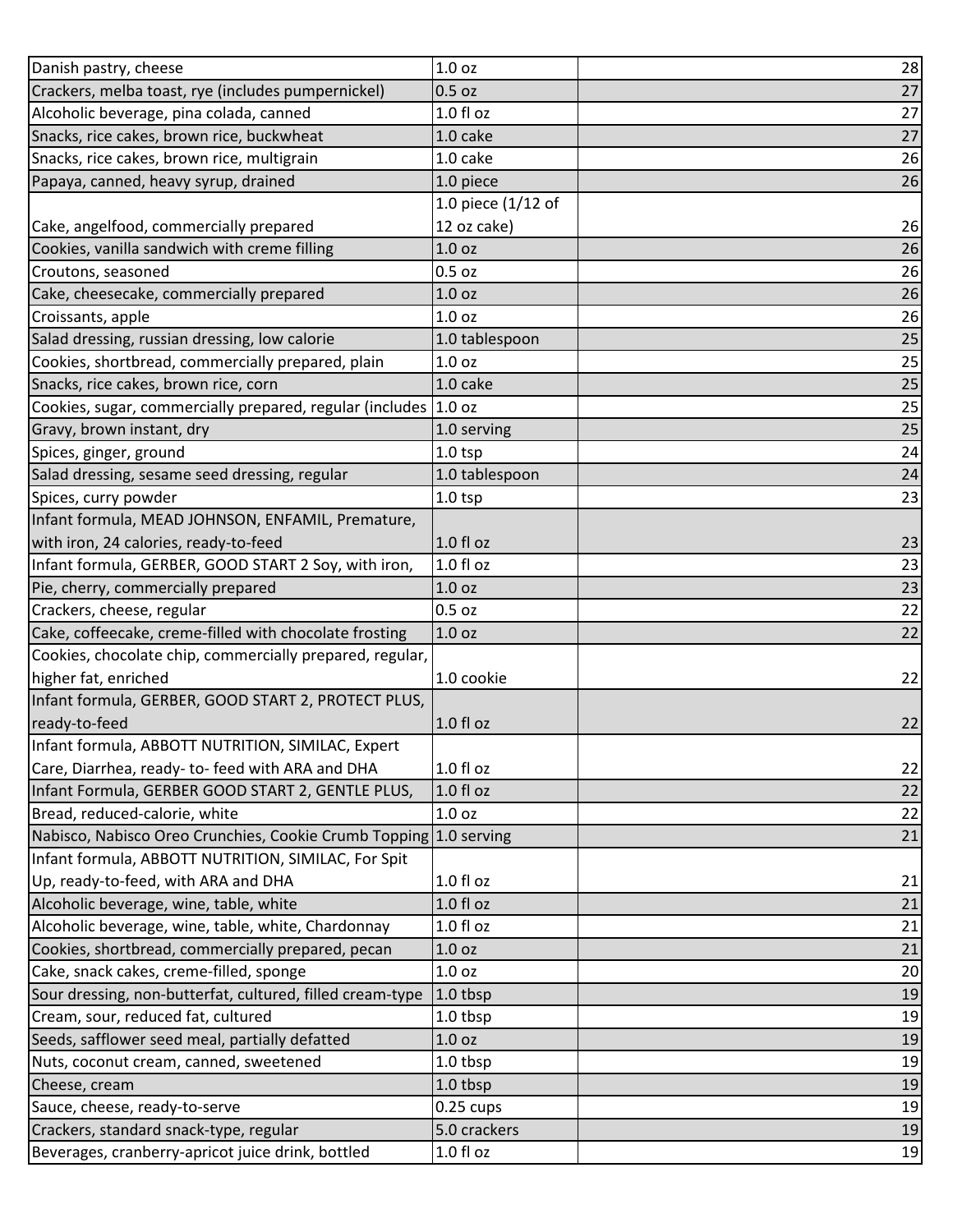| Pie, fried pies, fruit                                  | 1.0 <sub>oz</sub>   | 18               |
|---------------------------------------------------------|---------------------|------------------|
| Spices, tarragon, dried                                 | 1.0 tsp, leaves     | 18               |
| Croutons, plain                                         | $0.5$ oz            | 18               |
|                                                         | 1.0 package (3.12   |                  |
| Puddings, vanilla, dry mix, regular, with added oil     | oz)                 | 18               |
| Bread, stuffing, cornbread, dry mix, prepared           | 1.0 <sub>oz</sub>   | 18               |
| Egg, whole, cooked, omelet                              | 1.0 tbsp            | 18               |
| Sweeteners, for baking, brown, contains sugar and       | 1.0 tbsp            | 17               |
| Onions, frozen, chopped, cooked, boiled, drained,       | 1.0 tbsp chopped    | 16               |
| Cookies, sugar wafer, with creme filling, sugar free    | 1.0 <sub>oz</sub>   | 16               |
| Cereals ready-to-eat, rice, puffed, fortified           | 1.0 cups            | 16               |
| Cream, sour, cultured                                   | 1.0 tbsp            | 15               |
|                                                         | 1.0 package (3.12   |                  |
| Puddings, banana, dry mix, regular, with added oil      | oz)                 | 15               |
| Spices, mustard seed, ground                            | $1.0$ tsp           | 15               |
| Spices, savory, ground                                  | $1.0$ tsp           | 15               |
| Salad dressing, mayonnaise, imitation, milk cream       | 1.0 tablespoon      | 15               |
| Martha White Foods, Martha White's Chewy Fudge          | 1.0 serving         | 14               |
| Pie, blueberry, commercially prepared                   | 1.0 <sub>oz</sub>   | 14               |
| Dessert topping, pressurized                            | 1.0 cups            | 13               |
| Cereals, CREAM OF WHEAT, instant, dry                   | 1.0 tbsp            | 13               |
| Orange peel, raw                                        | 1.0 tbsp            | 13               |
| Soup, chicken broth or bouillon, dry                    | 1.0 cube            | 12               |
| Beverages, coffee substitute, cereal grain beverage,    |                     |                  |
| prepared with water                                     | $1.0 f$ l oz        | 12               |
| Grapes, muscadine, raw                                  | 1.0 grape           | 12               |
| Spices, cinnamon, ground                                | $1.0$ tsp           | 11               |
| Longans, dried                                          | 1.0 fruit           | 11               |
| Alcoholic beverage, liqueur, coffee, 63 proof           | $1.0 f$ l oz        | 10               |
| Spices, marjoram, dried                                 | $1.0$ tsp           | 9                |
| Beverages, Whiskey sour mix, bottled                    | 1.0 fl oz           | $\overline{9}$   |
| Snacks, KELLOGG, KELLOGG'S RICE KRISPIES TREATS         | 1.0 serving         | $\boldsymbol{9}$ |
| Ginger root, raw                                        | $1.0$ tsp           | 8                |
| Chicken, broilers or fryers, separable fat, raw         | 1.0 tbsp            | $\bf 8$          |
| Spices, thyme, dried                                    | 1.0 tsp, leaves     | $\bf 8$          |
| Salad dressing, KRAFT Mayo Fat Free Mayonnaise          | 1.0 tbsp            | $\bf 8$          |
| Spices, mace, ground                                    | $1.0$ tsp           | $\bf 8$          |
| Spices, nutmeg, ground                                  | $1.0$ tsp           | $\bf 8$          |
| Alcoholic beverage, beer, light, BUD LIGHT              | $1.0 f$ l oz        | $\bf 8$          |
| Candies, caramels, chocolate-flavor roll                | 1.0 piece           | $\bf 8$          |
| Dill weed, fresh                                        | 5.0 sprigs          | $\overline{7}$   |
| Arugula, raw                                            | 1.0 leaf            | $\overline{7}$   |
| Beverages, cranberry-grape juice drink, bottled         | $1.0 f$ l oz        | $\overline{7}$   |
| Beverages, Energy drink, ROCKSTAR, sugar free           | 8.0 fl oz           | $\overline{7}$   |
| Rice noodles, cooked                                    | 1.0 cups            | $\overline{7}$   |
| Vanilla extract                                         | $1.0$ tsp           | 6                |
| Frozen novelties, ice type, sugar free, orange, cherry, | 1.0 serving 1.75 fl |                  |
| and grape POPSICLE pops                                 | oz pop              | 6 <sup>1</sup>   |